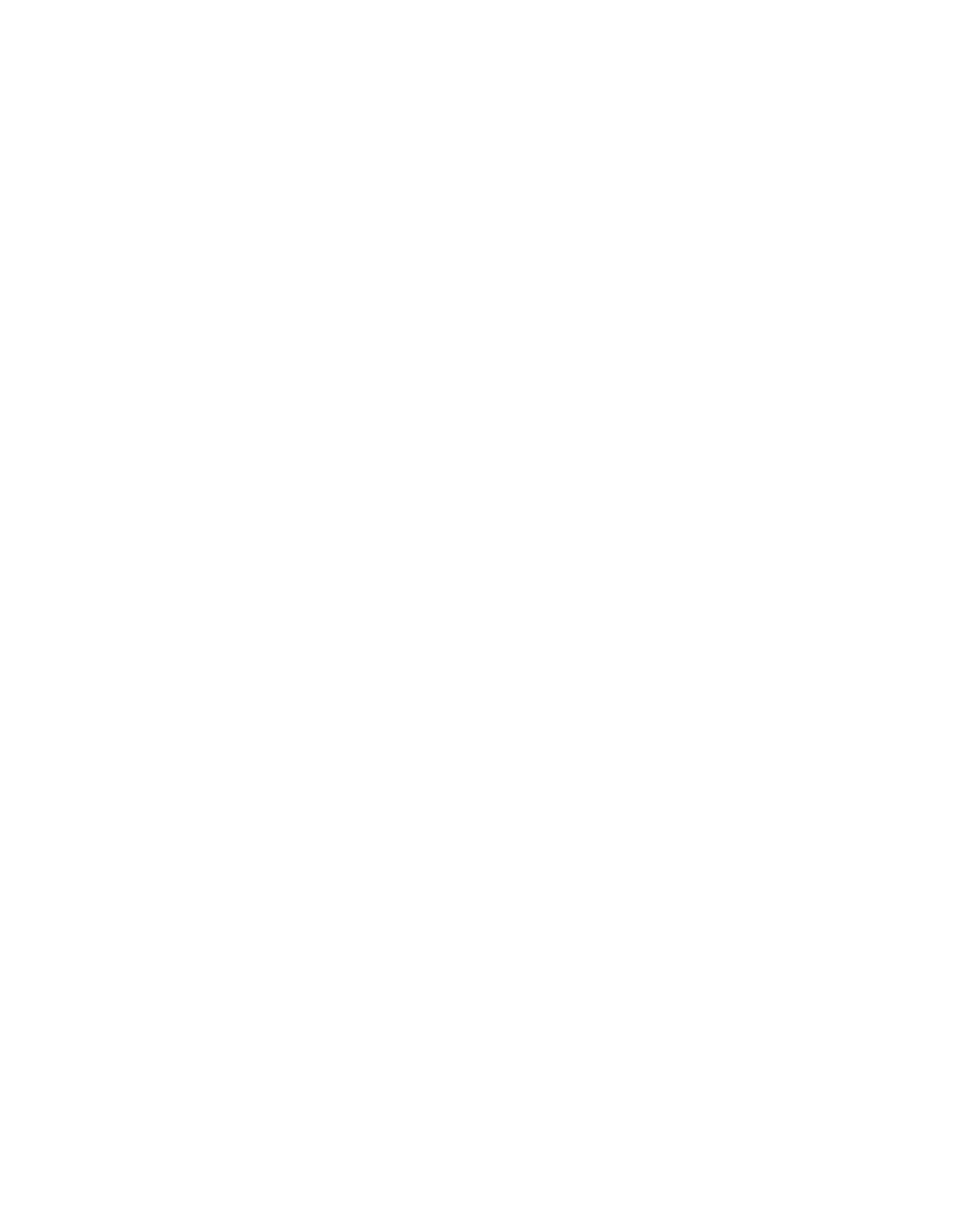## Contents

| <b>PRIVACY NOTICE</b>                                  | $\overline{\mathbf{3}}$ |
|--------------------------------------------------------|-------------------------|
| <b>MEMBERSHIP AND ACCOUNT AGREEMENT</b>                | 5                       |
| Truth-in-Savings Disclosures                           | 5                       |
| <b>Account Ownership</b>                               | 5                       |
| <b>Business Accounts</b>                               | 8                       |
| <b>Checks and Withdrawals</b>                          | 10                      |
| Deposit of Items                                       | 14                      |
| <b>General Provisions</b>                              | 15                      |
| <b>FUNDS AVAILABILITY POLICY</b>                       | 19                      |
| Your Ability to Withdraw                               | 19                      |
| <b>Exception Holds</b>                                 | 19                      |
| Holds on Other Funds                                   | 20                      |
| Special Rules for New Accounts                         | 20                      |
| NSF Fees Incurred Due to Delayed Availability of Funds | 20                      |
| Substitute Checks and Your Rights                      | 20                      |
| What is a Substitute Check?                            | 20                      |
| What Are My Rights Regarding Substitute Checks?        | 21                      |
| How Do I Make a Claim for a Refund?                    | 21                      |
| ELECTRONIC FUNDS TRANSFER AGREEMENT AND DISCLOSURES    | 21                      |
| Agreement                                              | 21                      |
| <b>Disclosures</b>                                     | 23                      |
| <b>ARBITRATION WAIVER</b>                              | 30                      |
| Waiver                                                 | 30                      |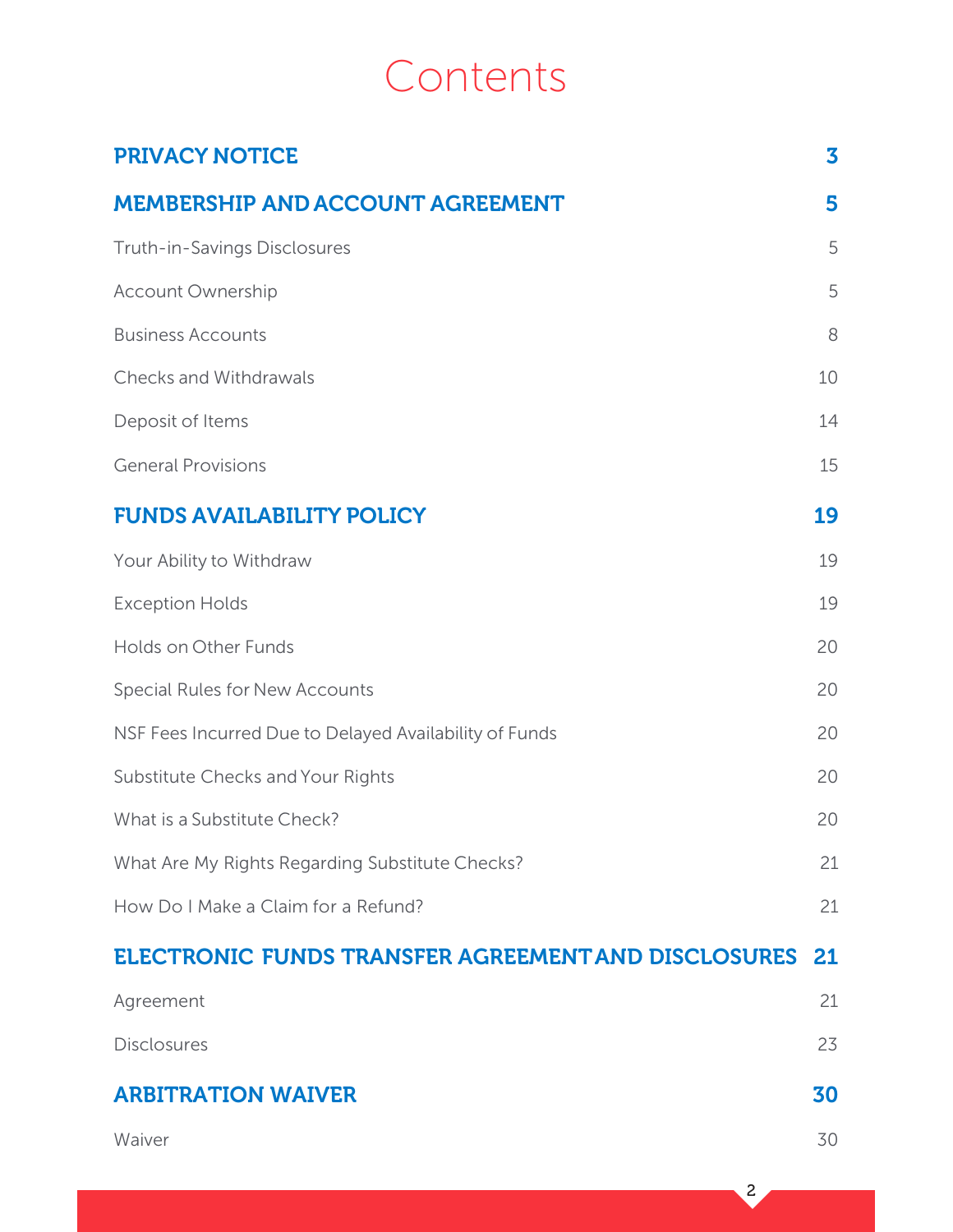## PRIVACY NOTICE

| <b>FACTS</b> | What does Texas Trust Credit Union do with your personal information?                                                                                                                                                                                                                                                           |
|--------------|---------------------------------------------------------------------------------------------------------------------------------------------------------------------------------------------------------------------------------------------------------------------------------------------------------------------------------|
| Why?         | Financial institutions choose how they share your personal information.<br>Federal law gives consumers the right to limit some but not all sharing.<br>Federal law also requires us to tell you how we collect, share, and protect<br>your personal information. Please read this notice carefully to understand<br>what we do. |
| What?        | The types of personal information we collect and share depend on the<br>product or service you have with us. This information can include:<br>Social Security Number and income<br>Account balances and payment history<br>Credit history and credit scores                                                                     |
| How?         | All financial institutions need to share members' personal information to run<br>their everyday business. In the section below, we list the reasons financial<br>companies can share their members' personal information; the reasons Texas<br>Trust chooses to share; and whether you can limit this sharing.                  |

| <b>REASONS WE CAN SHARE YOUR PERSONAL</b><br><b>INFORMATION</b>                                                                                                                             | <b>DOES TEXAS</b><br><b>TRUST SHARE?</b> | <b>CAN YOU LIMIT</b><br><b>THIS SHARING?</b> |
|---------------------------------------------------------------------------------------------------------------------------------------------------------------------------------------------|------------------------------------------|----------------------------------------------|
| For our everyday business purposes - such as to<br>process your transactions, maintain your account(s),<br>respond to court orders and legal investigations, or<br>report to credit bureaus | <b>YFS</b>                               | NO.                                          |
| For our marketing purposes - to offer our products<br>and services to you                                                                                                                   | <b>YFS</b>                               | <b>YFS</b>                                   |
| For joint marketing with other financial institutions                                                                                                                                       | <b>YES</b>                               | <b>YES</b>                                   |
| For our affiliates' everyday business purposes<br>- information about your transactions and<br>experiences                                                                                  | <b>YFS</b>                               | NO.                                          |
| For our affiliates' everyday business purposes -<br>information about your creditworthiness                                                                                                 | <b>YFS</b>                               | <b>YFS</b>                                   |
| For our affiliates to market to you                                                                                                                                                         | <b>YES</b>                               | <b>YFS</b>                                   |
| For nonaffiliates to market to you                                                                                                                                                          | <b>YFS</b>                               | <b>YFS</b>                                   |

|                      | Call us: (972) 263-5171 - our menu will prompt you through your<br>choice(s), or<br>Visit us online: TexasTrustCU.org/Contact                                                                                                                                                                          |
|----------------------|--------------------------------------------------------------------------------------------------------------------------------------------------------------------------------------------------------------------------------------------------------------------------------------------------------|
| To limit our sharing | Please note: If you are a new member, we can begin sharing your<br>information 30 days from the date we sent this notice. When you<br>are no longer our member, we continue to share your information as<br>described in this notice. However, you can contact us at any time to<br>limit our sharing. |
| Questions?           | Call (972) 263-5171 or visit TexasTrustCU.org/Contact                                                                                                                                                                                                                                                  |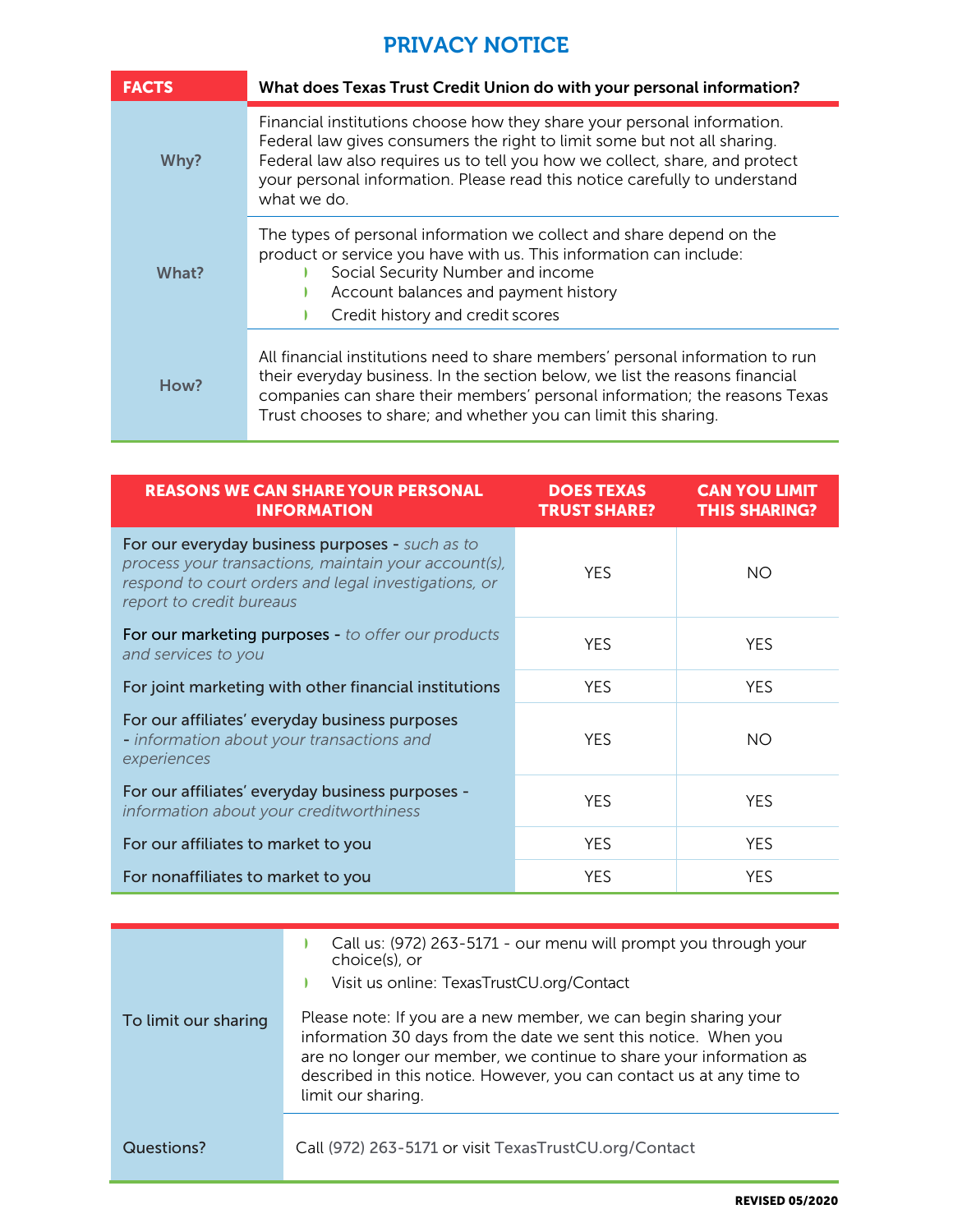Who is providing this notice?

| <b>WHAT WE DO</b>                                                                        |                                                                                                                                                                                                                                                                                                                                                         |  |  |
|------------------------------------------------------------------------------------------|---------------------------------------------------------------------------------------------------------------------------------------------------------------------------------------------------------------------------------------------------------------------------------------------------------------------------------------------------------|--|--|
| How does Texas Trust Credit<br>Union protect my personal<br>information?                 | To protect your personal information from unauthorized<br>access and use, we use security measures that comply with<br>federal law. These measures include computer safeguards and<br>secured files and buildings.                                                                                                                                      |  |  |
| How does Texas Trust Credit<br>Union collect my personal<br>information?                 | We collect your personal information, for example, when you:<br>open an account or deposit money<br>pay your bills or apply for a loan<br>use your credit or debit card<br>We also collect your personal information from others, such<br>as credit bureaus, affiliates, or other companies.                                                            |  |  |
| Why can't I limit all sharing?                                                           | Federal law gives you the right to limit only:<br>sharing for affiliates' everyday business purposes-<br>information about your creditworthiness<br>affiliates from using your information to marketto<br>you<br>sharing for non-affiliates to market to you<br>state laws and individual companies may give you<br>additional rights to limit sharing. |  |  |
| What happens when I limit<br>sharing for an account I hold<br>jointly with someone else? | Any of you may exercise the right to opt out. Your choices will<br>apply to everyone on the account.                                                                                                                                                                                                                                                    |  |  |

| <b>DEFINITIONS</b>   |                                                                                                                                                                                                                                                                                                                                                                                                                                                                         |
|----------------------|-------------------------------------------------------------------------------------------------------------------------------------------------------------------------------------------------------------------------------------------------------------------------------------------------------------------------------------------------------------------------------------------------------------------------------------------------------------------------|
| <b>Affiliates</b>    | Companies related by common ownership or control. They can be<br>financial and nonfinancial companies:<br>Heritage F&I, LLC, Specialized Insurance Services (SIS)                                                                                                                                                                                                                                                                                                       |
| <b>Nonaffiliates</b> | Companies not related by common ownership or control. They can be<br>financial and nonprofit companies:<br>Nonaffiliates we share with can include companies for direct<br>marketing, data processing, online services for bill payment,<br>account setup, deposit and mobile services and identity<br>protection. We may also enter into agreements in the future<br>with other companies that offer additional financial products<br>and services for you to consider |
| Joint marketing      | A formal agreement between non-affiliated financial companies that<br>market financial products or services to you:<br>Our joint marketing partners include insurance companies<br>and other financial service companies                                                                                                                                                                                                                                                |

#### OTHER IMPORTANT INFORMATION

To protect our members' privacy, we only work with companies that agree to maintain strong confidentiality protections and limit the use of information we provide. We do not permit these companies to sell to other third parties the information we provide to them.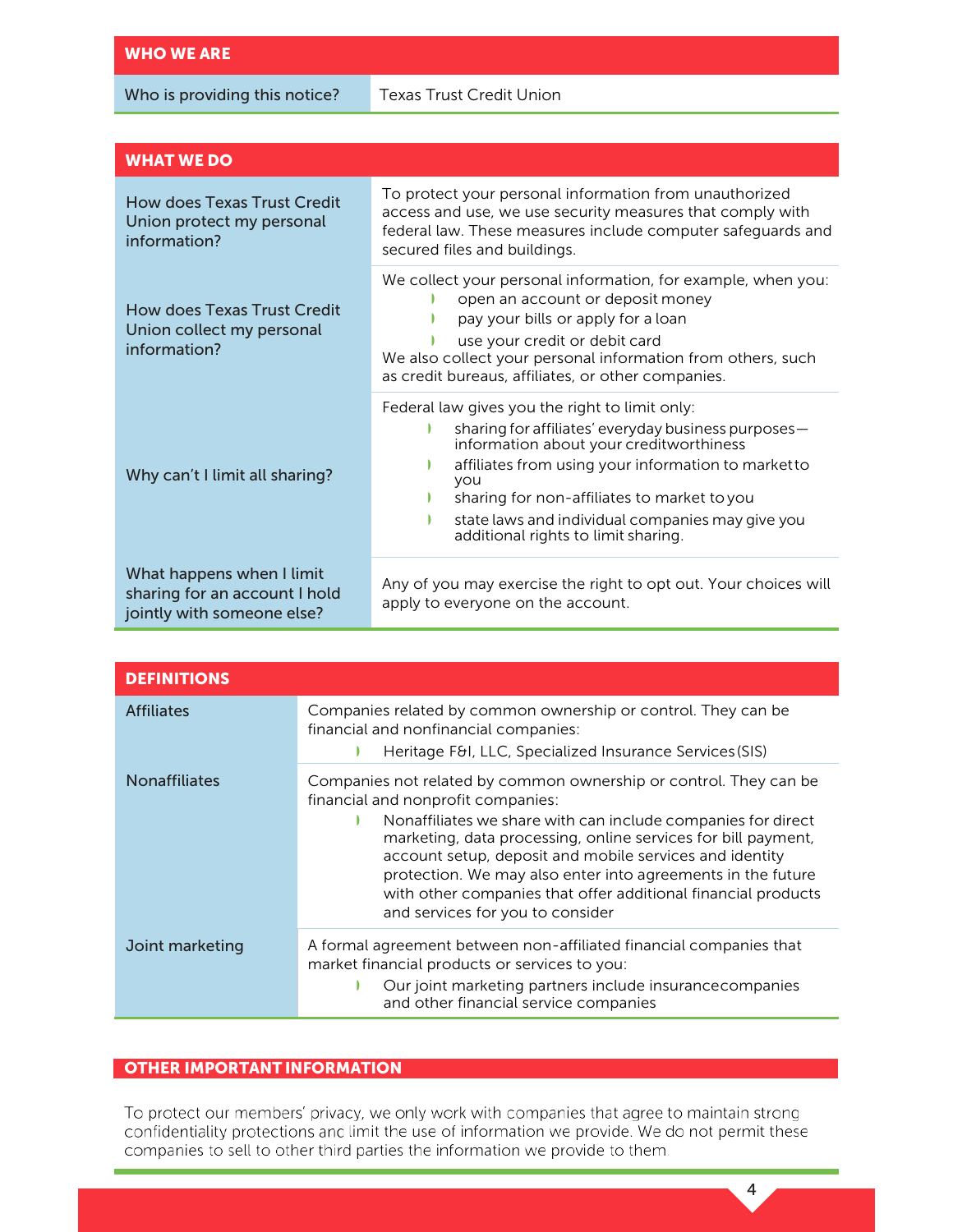## MEMBERSHIP AND ACCOUNT AGREEMENT

In this Agreement, the words "you," "your," "Party," and "Owner" mean any person or entity who signs a Membership Application, or any other application in connection with the opening of any Account with Texas Trust Credit Union, any such person or entity who maintains an Account with us, or any other person or entity authorized to use or having access to any such Account. The words "we," "us," "our," and "Credit Union" mean Texas Trust CreditUnion.

In this Agreement, and in your Truth-in-Savings Account Disclosures and Rate and Fee Schedule, the term "Savings Account" may be used to describe your Share Accounts with us, and the term "Checking Account" may be used to describe your Share Draft Accounts with us.

You authorize us to establish one or more Accounts for you or on behalf of third parties as designated in your Membership Application or in any other Account Application you may execute with us (the "Application"), including but not limited to any Share Account, Checking Account, and any Certificate of Deposit Account. By opening or using any such Account, you agree to be bound by the terms of this Agreement whether you are acting in your individual capacity, in a fiduciary capacity, or in your capacity as an officer, agent, or representative of any business entity or association. You also acknowledge receipt of and agree to be bound by our Truth-In-Savings Account Disclosures and Rate and Fee Schedule as amended from time to time and to conform to our rules, regulations, bylaws, and policies now in effect and as amended or adopted hereafter. In case of any conflict between the terms of this Account Agreement and the disclosures set forth in the Truth-In-Savings Account Disclosures and Rate and Fee Schedule, the disclosures appearing in the Truth-in-Savings Account Disclosures and Schedule will control. The Truth-In-Savings Account Disclosures and Rate and Fee Schedule are incorporated into this Agreement. This Agreement is incorporated into and made a part of any application or other document you execute or receive in connection with the opening or use of any Account.

#### Truth-in-Savings Disclosures

Truth-in-Savings Disclosures that apply to each of your Accounts, including the dividend rate and the annual percentage yield on your Accounts, are set out on the Truth-in-Savings Account Disclosures and Rate and Fee Schedule that accompany your Account Agreement.

A minimum share balance must be maintained in your primary Account in order to open or maintain other Accounts at the Credit Union. A minimum balance may also be required to avoid service fees on certain accounts. Please refer to the Truth-in-Savings Account Disclosures and Rate and Fee Schedule for more information.

#### <span id="page-5-0"></span>Account Ownership

- 1. **Single Party Accounts.** Under this type of Account ownership, the sole party to the Account owns the Account. If you open a Single Party Account upon your death, and absent any Payable on Death (POD) designation, ownership of the Account passes as part of your estate under your will or by intestacy.
- <span id="page-5-1"></span>2. Joint or Multiple Party Accounts with Right of Survivorship. If an Account is opened by two or more parties, or if one or more parties are added to a Single Party Account, the Account will be a joint or multiple party Account with right of survivorship. The parties to the Account own the Account in proportion to the parties' net contributions to the Account. All funds deposited into that Account, including any earnings thereon, shall be owned by you jointly, with all others who sign the Account Application, with right of survivorship. On the death of one party to such an Account, all sums in the Account on the date of the death vest in and belong to the surviving party or parties as their separate property and estate. Payment to any Owner shall be valid and discharge us from any and all liability for such payments. We may accept instructions from any Owner or act at the request of any Owner with regard to any such Account without the joinder of any other Owner, and each Owner authorizes the other to act on his or her behalf with respect to the Account. Any Owner may pledge all of the shares or deposits in the Account to secure any indebtedness owing to us or may designate the Account to provide overdraft protection for any other Account, without the joinder of any other Owner and without regard to his or her interest in the Account. At our option, we may require the consent of all Owners prior to taking any action in connection with an Account. We make no representation concerning the legal consequences or the effect of survivorship rights, including any consequences arising out of the community property laws of any state, and you agree to hold us harmless from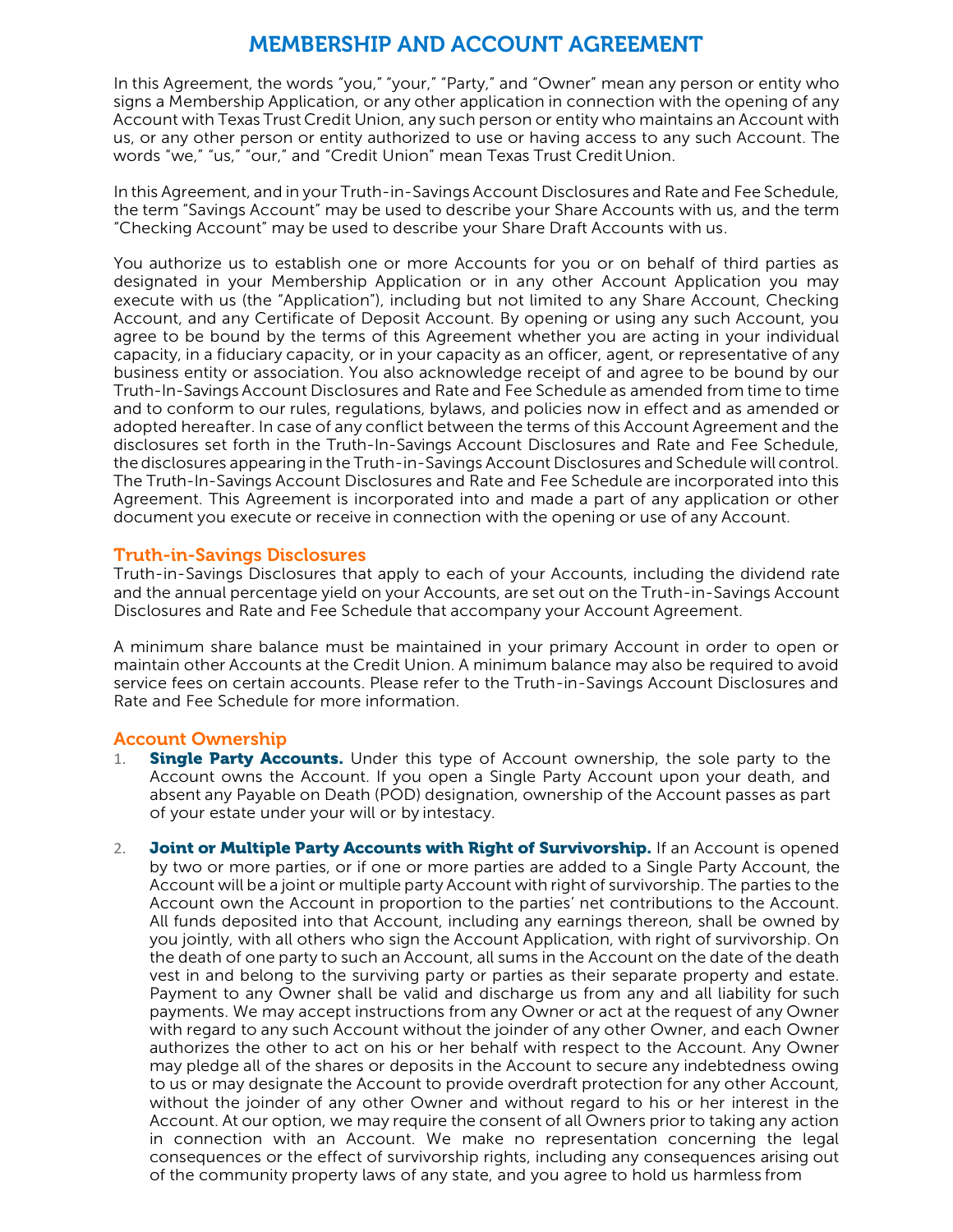any loss or liability in connection with any survivorship designation. You understand that you should consult applicable law or consult with your attorney if you have any question regarding the validity, effectiveness, or fitness of a survivorship designation for any purpose.

Any right of survivorship may be ineffective and invalid unless the Account application, or the certificate form in the case of a Certificate of Deposit, is signed by all of the parties to the Account and returned to the Credit Union. In the event that a new Certificate of Deposit is issued to you following renewal of a Certificate of Deposit Account, evidencing the terms of the renewed Certificate of Deposit, you agree that the signatures and ownership rights which apply to the original Certificate of Deposit shall be incorporated into and made part of the renewed Certificate of Deposit and shall apply to that Certificate for all purposes.

Any Joint Owner may voluntarily remove his or her name from any Joint or Multiple Party Account by notification to us in writing. A member opening an Account with us may change or remove a Joint Owner or Joint Owners from any Account or change the form of the Account by giving us written notice in such form as we may require. Any such action b y a member will terminate any interest that the removed Joint Owner may have in such Account. At our option, we may require that an Account be closed and a new Account opened in lieu of permitting the removal of any Joint Owner, or we may require the joinder and consent of any Joint Owner prior to acting upon any written notification or instruction to remove the Joint Owner from an Account. A Joint Owner may not remove thePrimary Member (the holder of the Taxpayer Identification Number associated with the Account).

In the event that a Joint Owner is removed from a Checking Account, checks or automatic payments presented on the Account not authorized by the Primary Member should be identified by the Primary Member within three days of payment or processing from the Account. Upon written notification to the Credit Union, the Credit Union will make every reasonable effort to return the items and collect the funds. You agree to hold us harmless from any and all loss and liability, which we may incur due to our inadvertent payment o f checks signed by a previous Joint Owner. In the event of a prior commitment to a loan, secured by Account funds pledged by a Joint Owner, the loan Security Agreement will prevail. The Account funds will remain as security until the loan obligation is fulfilled.

- 3. Payable on Death (POD) Accounts. A POD Account is an Account payable on request to one or more persons during their lifetimes and upon the death of the last of those persons, to one or more POD payees named in the Application or any other document executed in connection with the Account. You agree that the persons named as POD payees in any Account Application or Payable on Death Agreement, whether one or more, are designated as POD payees. During your lifetime, all funds paid into or deposited into the Account designated, including any earnings thereon, shall be owned by you, and payment may be made upon your request, or the request of any party to the Account. If there is more than one Owner, then during your lifetimes the provisions set forth above with regard to Joint or Multiple Party Accounts with Right of Survivorship shall control. Upon your death (the death of the last of you to survive), each POD payee agrees that all such funds shall be owned by the POD payees surviving. Payment may be made at the request of any named POD payee then living, and any payment made upon such request discharges us from any and all liability to that POD payee and any remaining POD payees or their heirs, executors, and personal representatives. You, your heirs, executors, and personal representatives agree to defend, indemnify, and hold us harmless from any claim asserted by any person or estate as a result of the payment of funds out of the designated Account. You understand and agree that a POD designation shall be ineffective with respect to any Account held in an Individual Retirement Account, except as set forth in a separate beneficiary designation for that Individual Retirement Account. You understand and agree, further, that a POD designation may be ineffective unless signed by all original parties to the Account. We make no representation concerning the legal consequences or effect of any POD designation, and you understand that you should consult with your attorney if you have any question regarding the validity or effectiveness of any such POD designation for any purpose. We are not obligated to notify any POD payee of the existence of any Account or the vesting of the POD payee's interest in any Account, except as otherwise required by law.
- 4. Accounts for Trusts. At our option, we may issue shares or accept deposits in the name of a revocable or irrevocable trust subject to such membership requirements as we may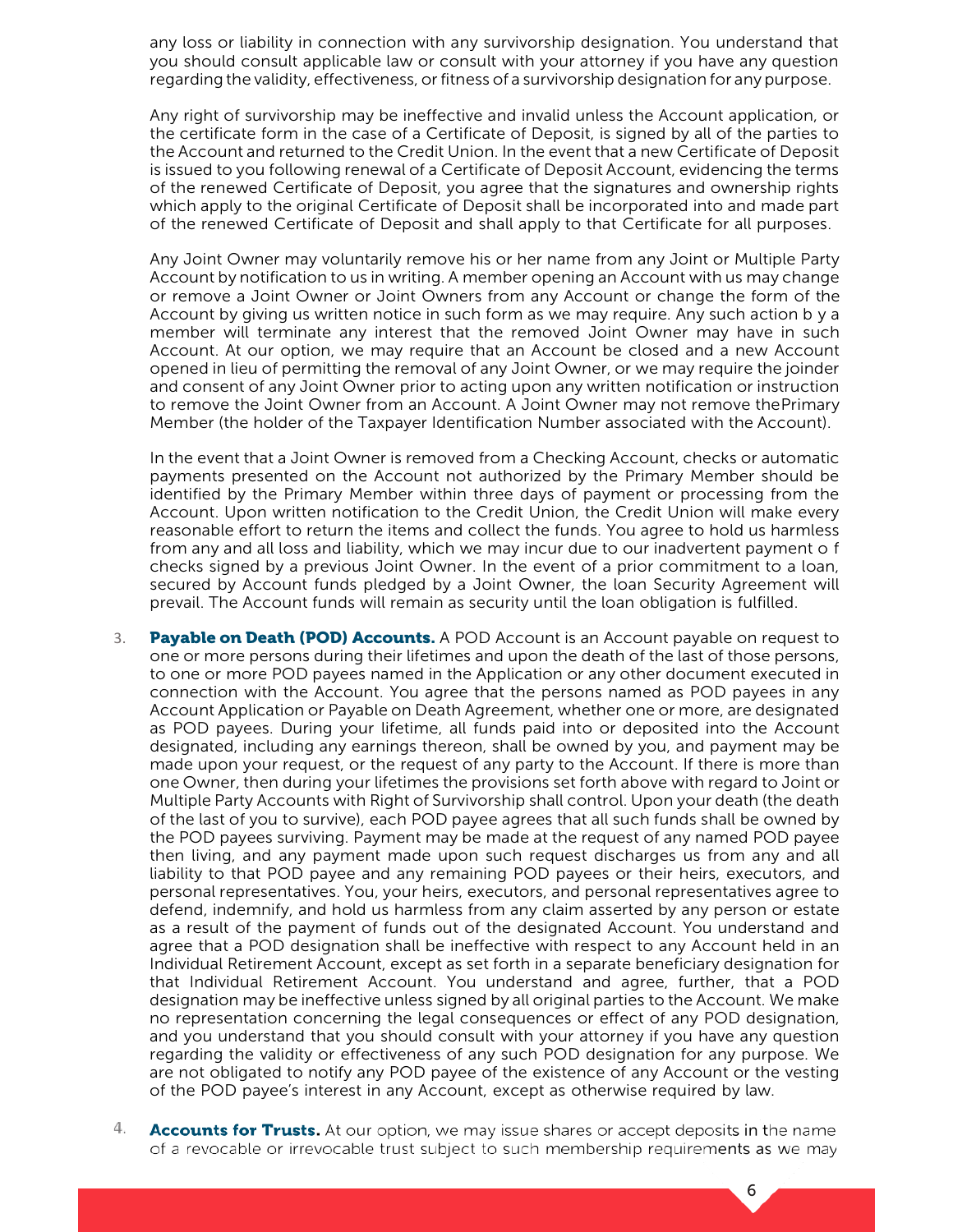impose from time to time in keeping with applicable law. If you request that we open an Account in the name of a trust, you agree that we are authorized to release the funds in any such Account upon the signature of any Trustee. You agree that if we make payment to any Trustee or Successor Trustee, or at the direction of any one of the Trustees or Successor Trustees named, that payment shall be valid and shall discharge us from any liability for the sums paid. You agree that we shall have no fiduciary responsibility or obligation in connection with any such Account beyond our obligations set forth in this Agreement, and that we shall serve solely as a depository for the trust funds. You and any Trustee agree to save, indemnify, defend, and hold us harmless from any claim, demand, suit, or other charge by any person arising out of or resulting from the establishment, maintenance, and transaction of any business related to the trust and any Account established for the trust.

- 5. **Accounts for Minors.** At our option, we may issue shares and accept deposits in the name of a minor. We may require that a minor Account have a creditworthy Joint Owner at least 18 years of age who shall be jointly and severally liable for any amounts owing to us out of the Account. Minors under the age of 16 will be required to have the Joint Owner sign for withdrawals. Otherwise, we may make payments or deliver other rights solely to the minor without regard to the minor's minority, and you acknowledge and agree that we are discharged from liability to the extent of any such payment or delivery. We have no duty to inquire of the use or purpose of any transaction requested by the minor or any joint owner. If you request that we open a minor Account, which an individual other than the minor's parent or guardian will be the Joint Owner, we may require the parent or guardian's consent before opening the Account. We may also require that the Account Owners give written consent to allow the minor's parent or guardian to access information about the Account. You may not pledge a minor Account as collateral for a loan or for any other purpose. When the minor reaches the age of 18, we will not change the form or ownership of the Account without the authorization of all Account Owners.
- 6. Accounts for Guardianships and Estates. At our option we may issue shares and accept deposits in the name of (i) award on whose behalf a Guardianship has been established under applicable law, or (ii) the estate of a deceased member being administered under applicable law. Any guardian or estate representative (whether executor, administrator or otherwise) authorized to sign on any such Account shall be subject to the terms and conditions set forth in this Agreement and any other agreement governing any such Account. You agree that we will have no fiduciary responsibility or obligation in connection with any such Account beyond our obligations otherwise set forth in this Agreement or other applicable agreement, and you agree that we will not be liable for any loss occasioned by the fraud, negligence, or misapplication of funds by the guardian or estate representative. If we are presented with Letters of Guardianship, Letters Testamentary, or Letters of Administration valid on their face, you agree that we will have no further duty to (i) determine if the person appointed guardian or estate representative has qualified or continues to be qualified as guardian or as estate representative, (ii) determine if an act of the guardian or estate representative is in accordance with or authorized by the Texas Probate Code or other applicable law, (iii) question the validity or propriety of any instrument or any instructions executed or given by a person acting as a guardian or estate representative, or (iv) oversee the administration by a guardian or estate representative of money or other property paid or delivered to him or her. You agree that we may rely upon Letters of Guardianship, Letters Testamentary, or Letters of Administration that are valid upon presentment, that we may continue to rely upon the same without inquiring into their expiration or renewal, and that we may assume their renewal unless notified in writing to the contrary. Further, you agree that we will have no obligation to recognize or honorany such Letters that we know to have expired without renewal pursuant to the provisions of the Texas Probate Code or other applicable law. If we receive notice of expiration without renewal, we will have no obligation to honor any check that is presented for payment or to honor any requests for withdrawal of funds from the Account of a ward or an estate until we receive renewed Letters or another order issuing out of a Court of competentjurisdiction.
- 7. Social Security Representative Payee Accounts. At our option, we may issue shares and accept deposits in Accounts established in a member's name and for the member's benefit by an individual appointed as a Social Security "Representative Payee." Funds in a Social Security Representative Payee Account are owned by the member beneficiary. Only the Representative Payee, however, shall have direct access to the funds on deposit. If an Account is opened, you agree (whether as beneficiary or as Representative Payee) that we may accept deposits including direct deposits from the Social SecurityAdministration,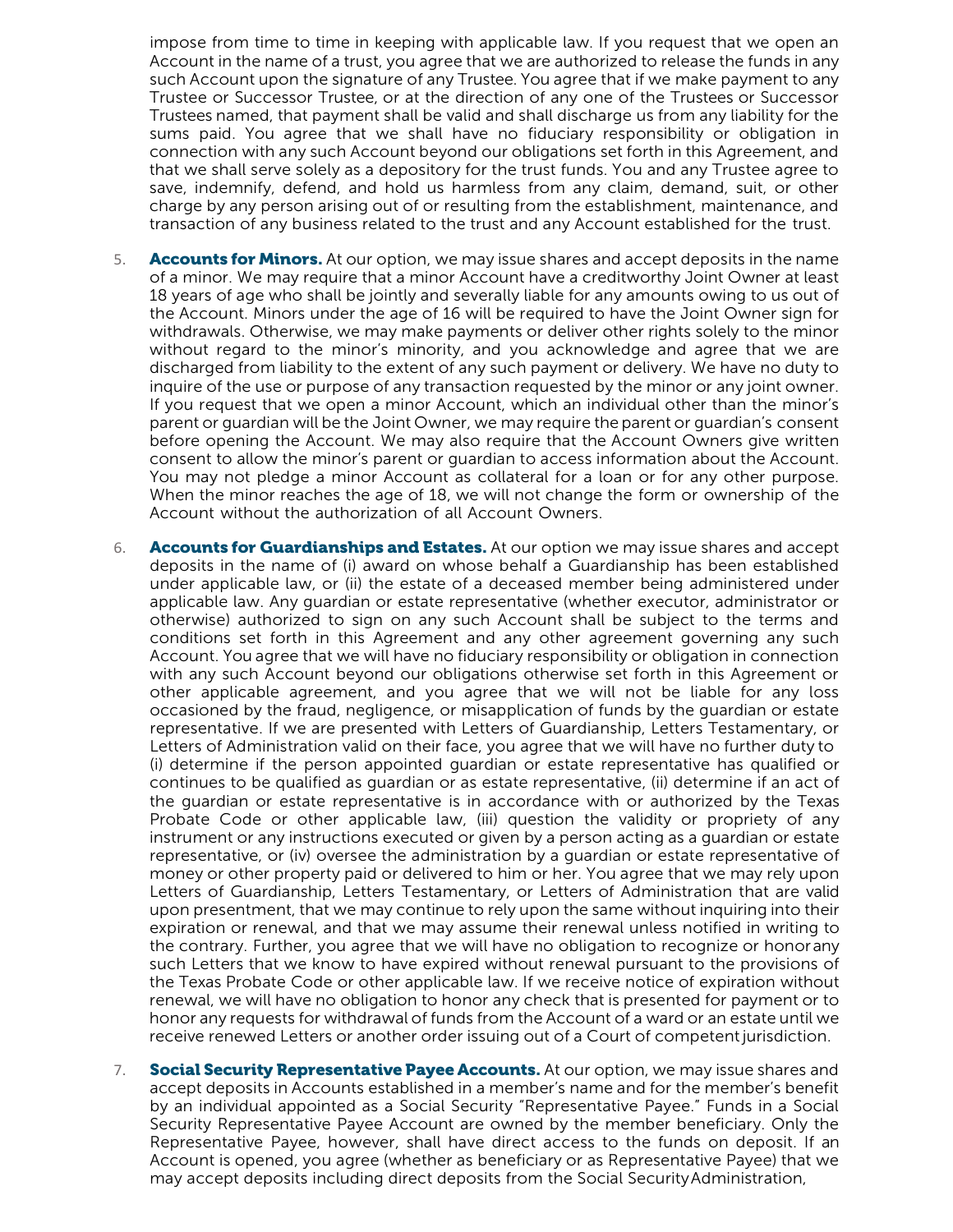that we may permit withdrawals from the Account by the Representative Payee through such means as we may prescribe from time to time, and that we may restrict access to the Account by the beneficiary. You agree that the Representative Payee alone will be responsible for compliance with the Rules of the Social Security Administration governing such Accounts. You agree that if we make payment to or at the direction of a Representative Payee, any such payment shall be valid and shall discharge us from any liability for the sums paid. You agree that we may rely upon any appointment of a Representative Payee that is valid on its face, that we will have no fiduciary responsibility or obligation in connection with any such Account beyond our obligations otherwise set forth in this Agreement, and that we will have no duty to oversee the application by a Representative Payee of any funds withdrawn from the Account. You agree that, if any deposit to an Account is subsequently reversed, whether by the Social Security Administration or otherwise, we may transfer funds in other Accounts held by the beneficiary or the Representative Payee in order to cure any overdraft that may occur as a result of such reversal. You agree to save, indemnify, defend, and hold us harmless from any claim, demand, suit, or other charge by any person or entity arising out of or resulting from the establishment, maintenance, and transaction of any business related to a Social Security Representative Payee Account or any other Account designated for the receipt of government benefits.

#### Business Accounts

In this section, the term "Business Account" means any Account maintained or opened by orin the name of any corporation, partnership, sole proprietorship, unincorporated association or club, limited liability company, or other organization. The words "you" and "your" mean the Account Owner named on the Business Account Application or any Business Account modification request form or other document executed in connection with the opening, maintenance, or modification of any Business Accounts with us. By opening or maintaining any Business Account with us, you agree that the following terms and conditions apply to and govern any such Business Account in addition to the other terms of this Agreement. In the event of a conflict between the terms in this section and terms in other parts of the Membership and Account Agreement, the terms and conditions herein shall control.

- <span id="page-8-0"></span>1. You expressly represent that (i) the Account Owner named on any Application is duly organized, validly existing, and in good standing under the laws of the state where organized and has filed Articles of Incorporation, Certificates of Limited Partnership, or Assumed Named Certificates in a manner sufficient to ensure that no other person or entity shall conduct businessunderthesamenameor anynamedeceptivelysimilartothatoftheAccountOwner, (ii) each officer, partner, agent, representative, or other party who signs on any Application as an Authorized Signer is qualified and authorized to sign in the capacity represented and is empowered to so act on behalf of the Account Owner named, and (iii) the Account Owner named on any Application is either presently a member of the Credit Union or is eligible to apply for membership in keeping with the membership requirements set forth below.
- 2. Any of the Authorized Signers on any Application shall be authorized to transact business on behalf of the Account Owner with respect to the Business Account(s) designated on the Application and are authorized to (i) close any such Business Account(s), (ii) deposit and withdraw any of the funds of the Account Owner in such Business Account(s), whether represented by cash, checks, notes, or other evidences of debt, (iii) sign for and receive the statements and records of the Account Owner with respect to any such Business Account(s), (iv) stop payment against checks or other payment orders, (v) make withdrawals or transfers from any such Business Account for the purpose of purchasing Certificates of Deposit in the name of the Account Owner and to redeem any such Certificate of Deposit in the name of the Account Owner, and (vi) make any other agreements and stipulations with us with respect to such Business Account(s) and to bind the Account Owner thereto.
- 3. The indorsement of the Account Owner of items for deposit may be written or stamped without designation of the party making the indorsement.
- 4. We are authorized to honor any and all withdrawals of the Account Owner's funds by any one of the Authorized Signers, and we need make no inquiry concerning any such action. You acknowledge that you may not stipulate that withdrawals and other actions be performed and signed by two or more Authorized Signers. You agree that any designation by you requiring the signatures of two or more persons is for your internal business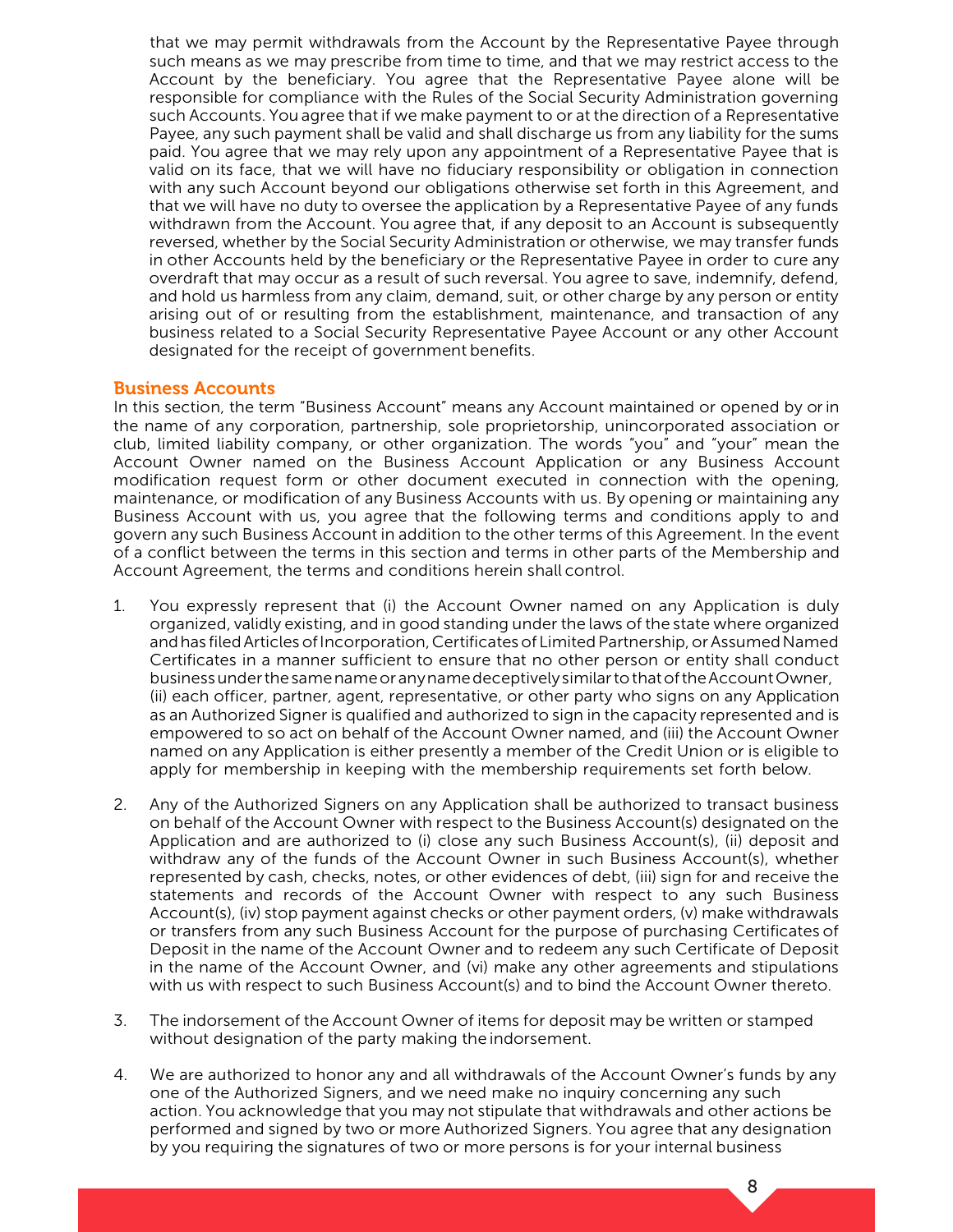purposes only and is not binding on us.

- 5. We will not be liable for any loss occasioned by the fraud, negligence, or misapplication of funds by any of the Authorized Signers. The Account Owner and all of the Authorized Signers, jointly and individually, agree to indemnify and hold us harmless from any claims, demands, expenses, losses or damages, resulting from or directly or indirectly related to any activity of such parties with regard to any Business Account maintained with us.
- 6. The Account Owner and the Authorized Signers agree to execute or provide such additional documentation as we may require or deem appropriate in connection with the opening and maintaining of any Business Account.
- 7. The Account Owner and all Authorized Signers authorize us to recognize the facsimile signature(s) appearing on any Application and to charge the Account Owner for all checks, withdrawals, or similar orders drawn on Business Accounts maintained by the Account Owner. We will be so authorized so long as any facsimile signature reasonably resembles the facsimile signature appearing on any Application.
- 8. We may adopt policies from time to time under which we may issue Debit Cards, other electronic access devices, or personal identification numbers (PINs) to persons designated by the Account Owner, at the Account Owner's request. You acknowledge and agree that the issuance of an access device or PIN in connection with a Business Account affords ready access to the Business Account by the person or persons authorized by the Account Owner, as well as other persons who are provided access to the access device or PIN, or who otherwise obtain the access device or PIN whether by way of negligence, theft, collusion, or otherwise. As a result, you acknowledge and agree that the Account Owner and the persons authorized by the Account Owner to receive an access device or PIN are solely responsible for their use and that we will not be liable for any loss resulting from the unauthorized use of the access device or PIN. You agree that the provisions of our consumer Electronic Funds Transfer Regulation "E" Disclosures addressing any limitation upon a consumer's liability for unauthorized electronic funds transfer shall not apply to electronic funds transfer when made to or from a Business Account. Except for the foregoing, electronic funds transfer to and from a Business Account are generally subject to the Electronic Funds Transfer Regulation "E" Disclosures and are fully subject to any additional terms and conditions provided to you at the time your request for the electronic funds transfer service is approved.
- 9. If you contract for an Electronic Funds Transfer service, we may communicate with you and others authorized to use your PIN from time to time. Those communications may include your PIN. We will send those communications to your address as reflected in our records, and you agree that we have no liability to you or to any other person if our communication to you is stolen or otherwise intercepted by any person at any time. You agree that the terms set out herein and in the remainder of the Membership and Account Agreement and Electronic Funds Transfer Agreement and Disclosures regarding the security and safekeeping of your PIN and the security of electronic funds transfer transactions in general are commercially reasonable and you agree to be bound by and to comply with these terms. Authorizations given to other persons are considered unlimited in amount and manner until you notify us and we have had a reasonable opportunity to act on your notification.
- 10. Under the requirements of the Unlawful Internet Gambling Enforcement Act (UIGEA), this notification is to inform you that unlawful internet gambling transactions are prohibited from being processed through your account or relationship with the Credit Union. As defined in Regulation GG, unlawful internet gambling means to "place, receive or otherwise knowingly transmit a bet or wager by means which involves the use, at least in part, of the internet where such bet or wager is unlawful under any applicable Federal or State law in the State or Tribal lands in which the bet or wager is initiated, received, or otherwise made." Attempted transactions will be blocked, and repeated attempts may result in account closure.
- 11. In order to add or delete Authorized Signers from any Business Account, (i) the Account Owner may close the Business Account and open a new Business Account through the execution of a new Membership Application or, (ii) the Account Owner may modify the Business Account to provide for any such addition or deletion by completing a new Membership Application or such other form as we may require, bearing the signatures of all persons who thereafter are authorized to sign on behalf of the Account Owner.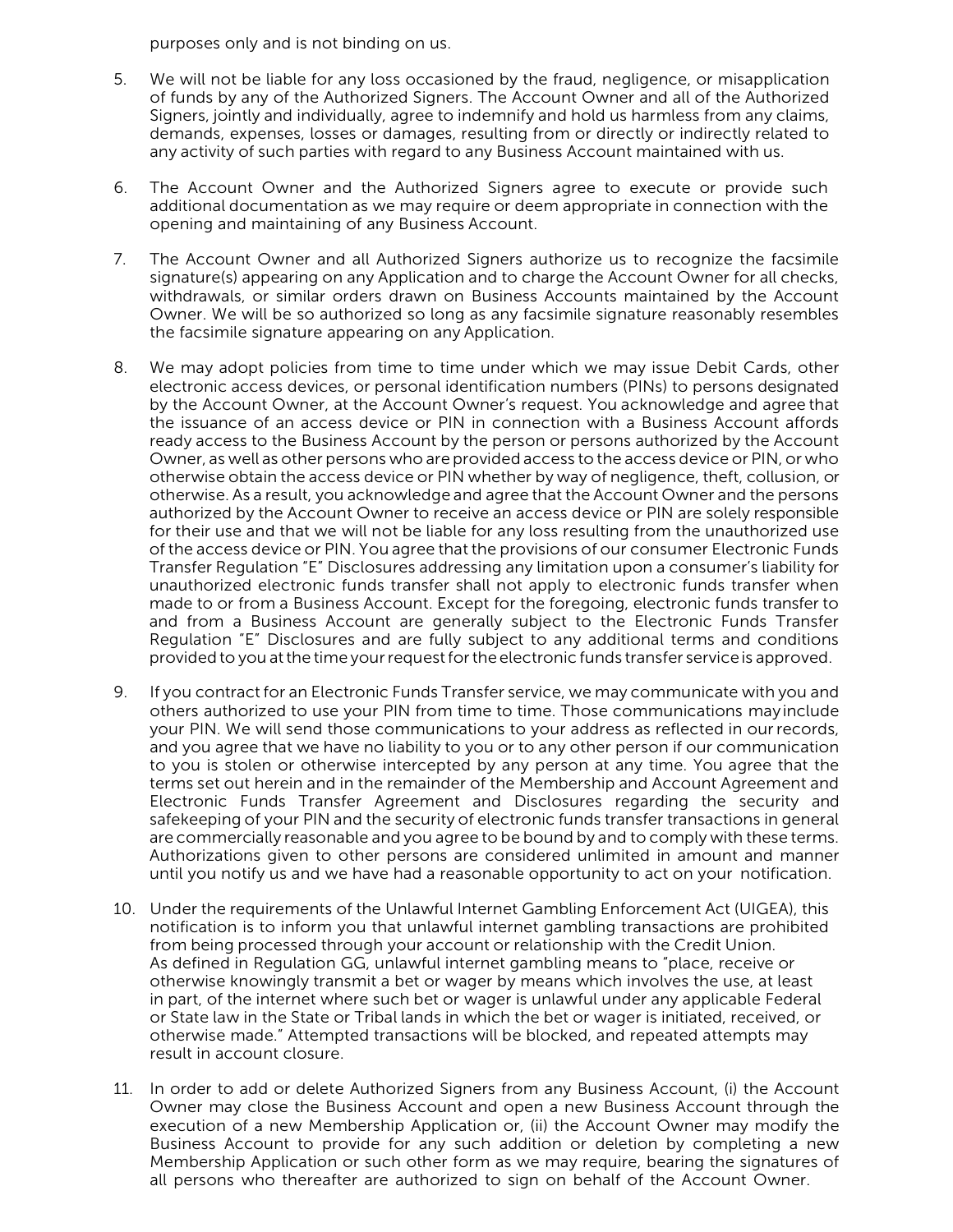We reserve the right to require that a new Business Account be opened when adding or deleting Authorized Signers. In order to add or delete Authorized Signers on any Business Account, whether by way of Account closure or modification, we may require the presentment of a new certificate of corporate resolution or a new certification and authorization in the case of a sole proprietorship, partnership, association, or other business entity, specifying the action to be taken and setting forth those individuals who thereafter will be authorized to transact business on behalf of the Account Owner. You acknowledge and agree that, if the Account Owner elects to add or delete Authorized Signers by wayof Account modification rather than by closing the Business Account(s), we may not be able to verify effectively whether any check presented is signed by an Authorized Signer, and you agree that we are not required to examine instruments presented. In the event of a Business Account modification, you agree that the Account Owner is solely responsible for denying any deleted signer access to the Business Account and that we will not be liable for the payment of checks or orders signed or made by any deleted signer.

- 12. A Business Account may not be established at the Credit Union unless the Account Owner is a member of the Credit Union. A business may be eligible for Credit Union membership if it is listed in our field of membership or physically located within our community fieldof membership. Otherwise, for sole proprietorships, the individual owner(s) must be a member of the Credit Union. For corporations, all of the corporate shareholders must be within our field of membership. For partnerships, all of thepartners must be within our field of membership. For unincorporated associations, limited liability companies, and other businesses and organizations, all of the members of any such association, organization, or company must be within our field of membership.
- 13. Business Accounts are subject to the fees set forth in the Business Accounts Fee Schedule, which is incorporated into this Agreement by reference. You acknowledge and agree that any Truth- in-Savings Account Disclosures that may be provided to you in connection with a Business Account are made for the benefit of, and are applicable only to natural-person members of the Credit Union who hold an Account primarily for personal, family, or household purposes. To the extent that those disclosures are also accurate with respect to Business Accounts, they are provided for informational purposes only and without any corresponding intent to extend coverage of the Truth-in-Savings Act and implementing regulations to Business Accounts.
- 14. Overdraft protection from savings Accounts and line-of-credit accounts is available for Business Accounts.

#### Checks and Withdrawals

- <span id="page-10-0"></span>1. Payment Authorization. In this Agreement, the term "check" and "share draft" shall have the same meaning. You authorize us to pay checks signed by you and charge the payments against the applicable Account. Only checks or other methods approved by us may be used to withdraw funds from your Account. You agree that it will be your responsibility toverify the accuracy of information appearing on any checks, deposit slips, or other forms, and you agree that we will not be liable for any printing errors on any such forms. All checks, withdrawal forms, deposit slips, and transfer instructions used in connection with any Account must be on forms that we provide or otherwise expressly approve in writing. You agree to complete checks using a non-gel, black or dark blue ink that will readily transfer during any imaging of the check. We will not be liable for any resulting losses, and you agree to hold us harmless, if you fail to follow the requirements in this paragraph. In the event that the applicable Account has sufficient funds on deposit to cover one or more, but not all of the checks or other withdrawal orders presented during any given business day, we may honor those items and allow those withdrawals in any order that we may choose in our sole discretion, including honoring first any withdrawal orders or checks payable to us and dishonoring or refusing any other item or withdrawal order for which there are insufficient funds available thereafter. In making distributions upon the death or disability of any party, you agree that we may rely upon the form of the Account at the time of any such death or disability.
- 2. **Stale Items.** We are under no obligation to pay a check that is presented for payment more than six months from its date. In the event that a check drawn on your Account is payable, by its terms, within a stated period of time, we are under no obligation to pay that check if it is presented after the expiration of that timeperiod.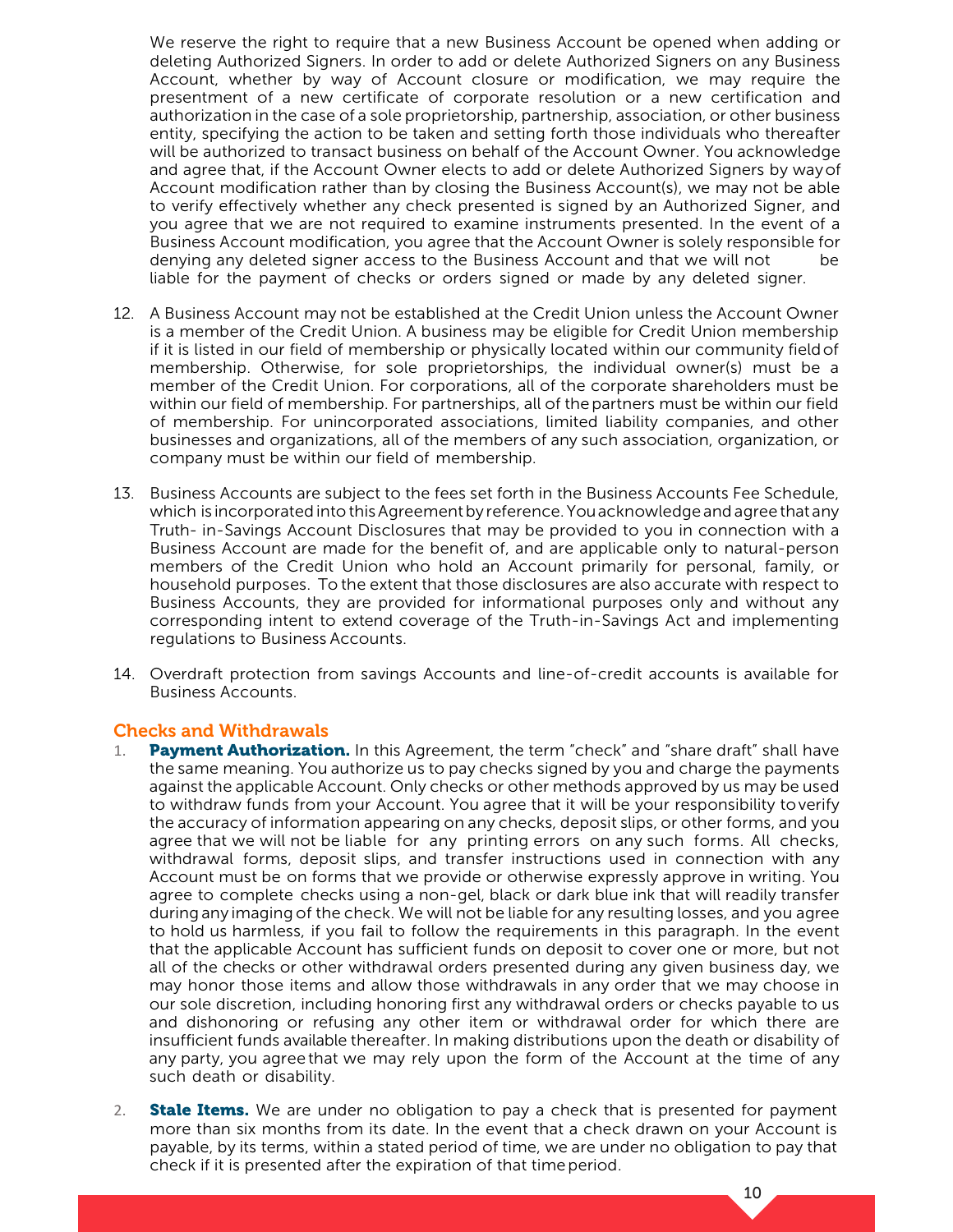3. **Overdrafts and Overdraft Protection.** You agree to maintain funds in your Account at all times sufficient to pay any withdrawal order (whether oral, written, or otherwise) or item presented for payment against the applicable Account. We are under no obligation to pay any order or item (i) the amount of which exceeds the available balance in the Account upon which the order was made or the item was drawn, or (ii) that would exceed limitations imposed upon the applicable Account under our policies and procedures, or under applicable law, including Federal Reserve Board Regulation D. In the event that we do pay any such item, we will not waive our right to dishonor any subsequent items presented. If we do pay an item, the amount of which exceeds the balance in the Account upon which it is drawn, or if any item deposited to your Account is subsequently returned and charged back to your Account creating an overdraft, you agree to pay us immediately the amount by which that Account is overdrawn together with any fees that we might assess. You also authorize us to deduct any overdraft from your next deposit (including a direct deposit of social security or other government benefits), to withhold or to transfer funds from any other Account to which you are party in amounts sufficient to cover any overdraft and overdraft fees, or to use any other collection remedy available to us by law. If your Account remains overdrawn for more than 10 days, you authorize us to add any overdrawn balance to yourTexas Trust Line of Credit, Open-end Credit Agreement, or to advance funds from your credit card available credit, if applicable, in an amount sufficient to cover any overdrawn balance.

In the event that you write a check, authorize an ACH debit, authorize a point of sale transaction using your PIN or signature, or take any other action that would result in an Account becoming overdrawn, such check, authorized point of sale transaction, or any other action taken shall be deemed to be a request by you to us to transfer available funds from your Regular Share Account or other designated account, or if applicable, to make an advance on your Texas Trust Line of Credit Account with us, in increments that we deem sufficient to pay such check or point of sale transaction or otherwise remedy the overdraft, together with any service charge we may impose. We will use our best efforts to transfer funds to your Checking Account from your Regular Share or other Account in the manner you have specified. A fee may be charged for overdraft protection as set forth in the Rate and Fee Schedule. If sufficient funds to pay a check or ACH debit are not available, then any such item presented will be returned to the payee due to insufficient funds and a charge will be made to your Account in such amounts as we may establish from time to time. If sufficient funds to pay point of sale transactions that have been authorized are not available at the time of posting, the item will be paid resulting in a negative Account balance. Each party to any of your Accounts will be jointly and severally liable for overdrafts caused by any other party to such Account. During any statement period you may not make more than six withdrawals or transfers from your Regular Share Account to another Credit Union Account of yours or to a third party by means of a pre- authorized or automatic transfer or telephonic (including data transmission) agreement, order, or instruction. Overdraft protection transfers from your Regular Share Account are counted against this limitation. If you exceed this limit, your Account may be subject to a fee or closure. In the event that the Credit Union reasonably believes that your use of your Account or Accounts is abusive due to excessive checks or debit card transactions drawn on non-sufficient funds, questionable activity, or otherwise, your Account may be closed.

- 4. **Signatures.** You authorize us to recognize any of the signatures set forth on the Application in the payment of funds or the transaction of any business for your Accounts. You authorize us to pay a check presented for payment even though the signature or signatures thereon do not correspond exactly with the signatures on the Application. We are not obligated to honor a check unless the signature or signatures do correspond exactly with the signatures on the Application. We do not routinely examine items because of automated check processing. We may recognize facsimile signatures, signatures imprinted by mechanical devices, or any authentication, including orders to pay that are received electronically or telephonically. You agree that we may act upon and rely upon documentation, correspondence, or other instructions with respect to your Accounts that we receive by way of electronic or facsimile transmission, including Account Agreements, Requests to Modify Accounts, Loan Agreements, and any other order with respect to your Accounts, and you agree to such verification procedures as we may implement from time to time. You agree that we may maintain copies of Accountrecords, including copies maintained electronically, in lieu of any original and that any such copy will be considered an original record for any purpose, including admissibility in evidence as an original record before any court or administrative agency.
- 5. Postdated, Incomplete and Conditional Items. You agree to hold us harmless from any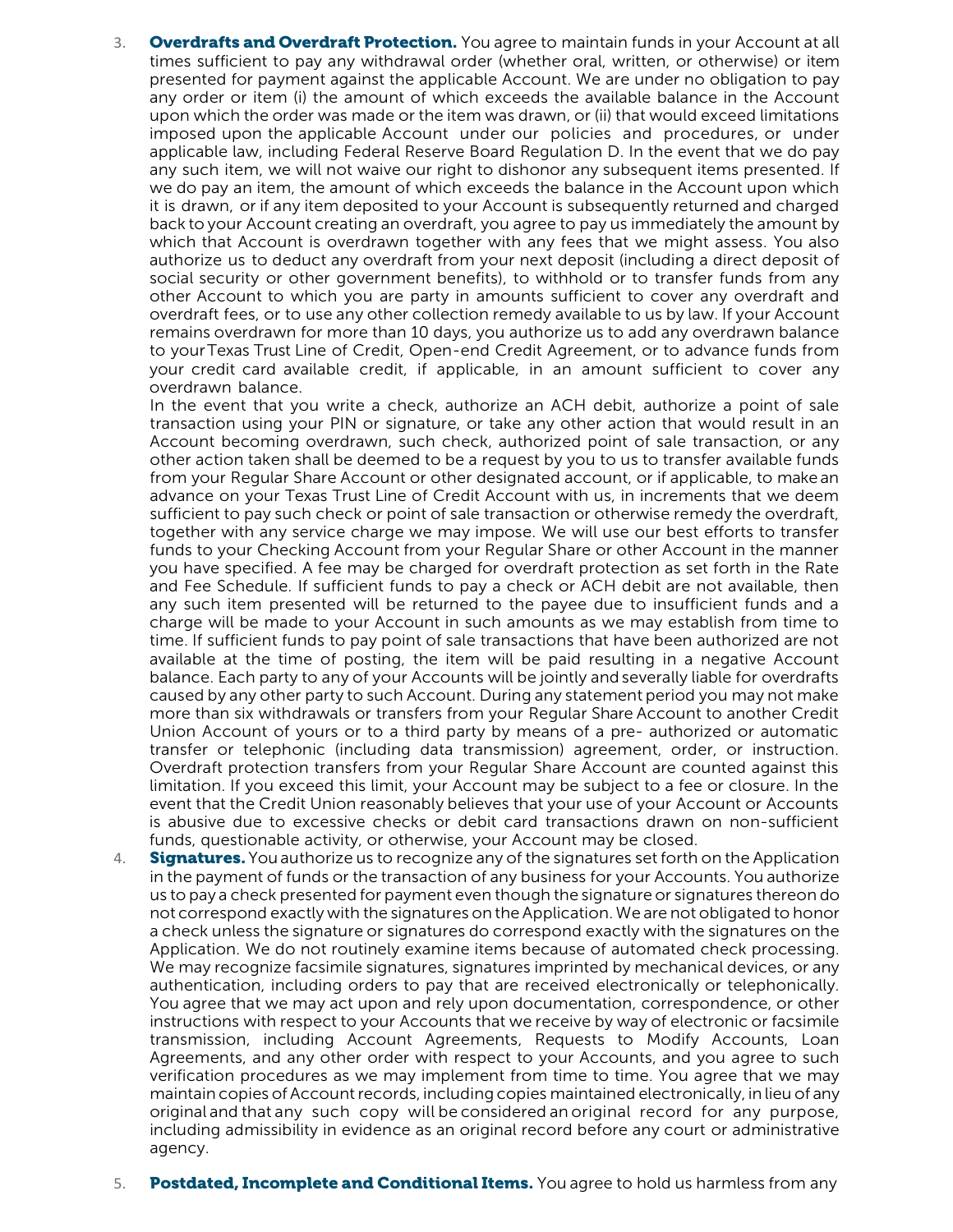and all loss and liability that we may incur due to our inadvertent payment of incomplete or postdated items, items indorsed "without recourse," or conditional items. You agree that we will not have any duty to discover or comply with postdated, incomplete, or conditional items. You agree that we may disregard any information on any check or draft other than the amount of the item, the identity of the drawee bank, any magnetically encoded information, and the signature of the drawer, regardless of whether that information is consistent with any other information on the item. You agree that we may decline to accept, process, or pay any item or order that, in our estimation, is ambiguous or otherwise unclear in its terms. You also agree that, at our option, we may use our best efforts to resolve any such ambiguity and you agree to release and hold us harmless from any and all loss and liability that we may incur or that may arise in connection with our attempts to resolve any such ambiguity.

#### **6.** WireTransfers,Automated Clearing House (ACH), and Other Payment Order **Transactions**

- a. Governing Regulations. If you send or receive a wire transfer, Fedwire may be used. Federal Reserve Board Regulation J is the law that covers transactions made over Fedwire. If you are a party to an Automated Clearing House (ACH) entry, you acknowledge and agree that any such entry will be governed by the National Automated Clearing House Association (NACHA) Operating Rules, the Rules of any local ACH, and the Rules of any other system through which the entry is made. Other payment orders you make may be governed by Article 4A of the Texas Business & Commerce Code.
- b. Notification. Under NACHA Rules we are not required to give you next day notice of the receipt of an ACH entry and we will not do so, nor will we give you next-day notice of the receipt of a wire transfer. However, we will notify you of these transfers in your Account Statement.
- c. Provisional and Final Payment. If we credit your Account for an ACH entry or a wire transfer, the credit is provisional until we receive final settlement for the payment order. If we do not receive final settlement, or if we credit your Account by mistake, we are entitled to a refund of the amount credited and you agree that, at our option, we may reverse the credit or require that you reimburse us by way of direct payment.
- d. Identifying Account Numbers. You agree that we can rely upon any identifying account number given to us in connection with any ACH or wire transfer, even if the number identifies a person different than the named beneficiary or a financial institution different from the named financial institution. You agree that neither we nor any other institution involved in the transaction has a duty to determine whether the number given matches the intended beneficiary or the named financial institution.
- e. Liability; Interest Payable. We may be responsible for your direct expenses if we fail to exercise ordinary care in carrying out your instructions in connection with a wire transfer transaction. In no event, however, will we be liable for any special, indirect, exemplary, or consequential damages (including lost profits) of any kind. We are not required to pay interest on any amount we may owe to you due to an unauthorized wire transfer arising out of our error unless you exercise ordinary care to discover the unauthorized transfer and promptly advise us of the relevant facts within the time period set forth below in the Account Statements paragraph. Any rate of interest that we might be obligated to pay to you as a matter of law for a delay or incorrect transfer arising out of our error will be the lower of the federal funds rate at the time of the correction or the dividend or interest rate that we pay on the Account to or from which the funds transfer should have occurred.
- f. Security Procedures. You agree that we may verify the authenticity of payment orders using our security procedures in place at the time of any such order, which may include a combination of signature verification, call back procedures, the use of identifying words or numbers, and identification via employee ID badge, valid driver's license, or other photo identification document. If you do not agree to our security procedures, you must notify us in writing. In such event, we shall have no obligation to accept any payment order from you or other authorized parties on the Account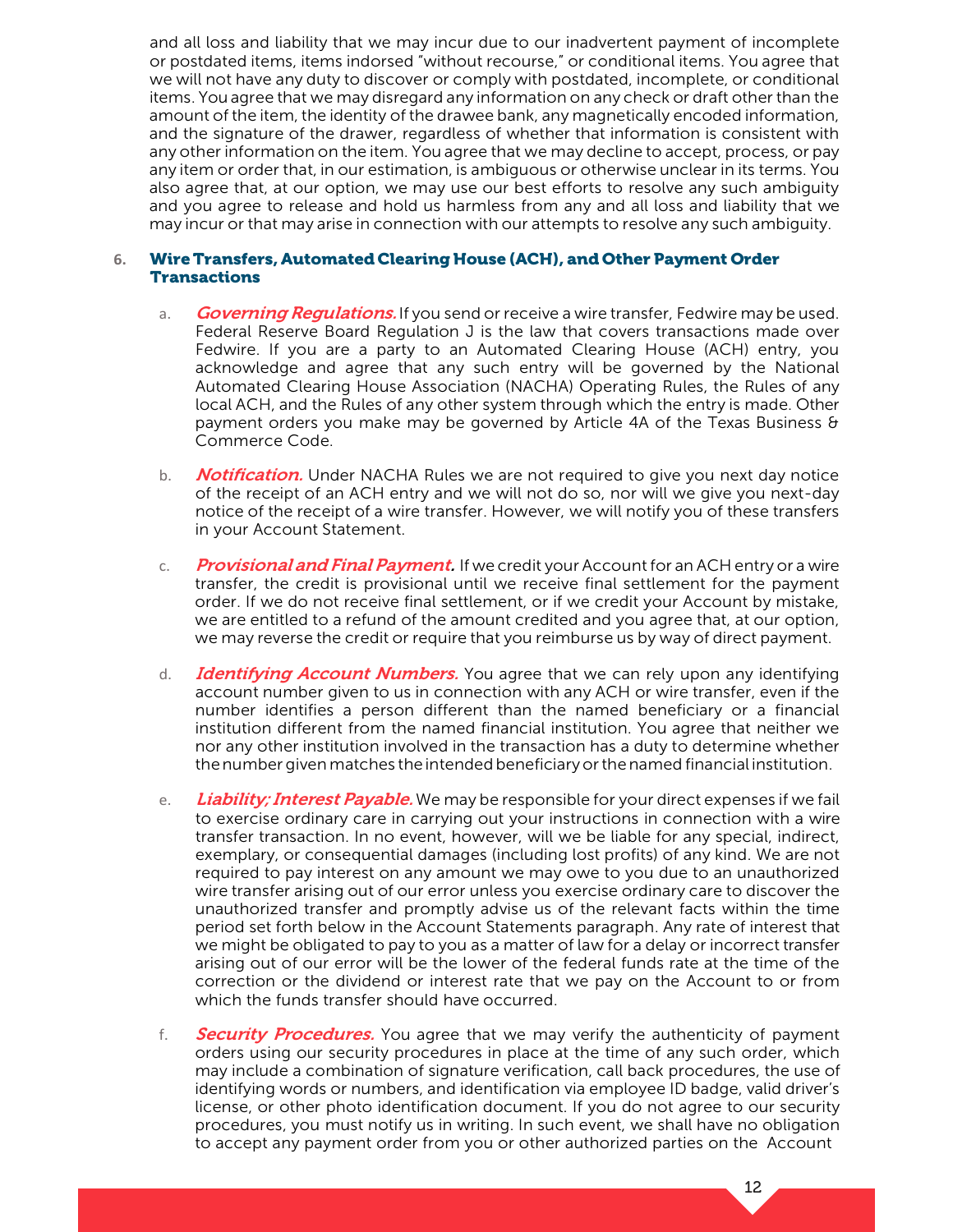until you and the Credit Union agree, in writing, on an alternate security procedure.

- g. **Cutoff Times.** Unless other times are posted for various types of funds transfer, funds transfer, payment orders, and communications canceling or amending payment orders received after 4:00 p.m. on each weekday we are open that is not a holiday may be treated as having been received on the next banking day and processed accordingly. Our cutoff time for processing outgoing wire transfers is 3:00 p.m.
- h. Force Majeure. We are not liable for a failure to execute a payment orderaccording to your instructions if an interruption in communication facilities or some other circumstance beyond our control such as fire or flood prevents the transfer, despite reasonable precautions we have taken.
- i. General. You agree that only our forms, methods, and procedures may be utilized. You also agree that in the event of an error, we may correct any such error without prior approval by you, but you agree that the Credit Union is under no obligation to do so. Any authorization you make to initiate paperless debit or credit entries will remain in effect until we receive written notice from you that your authorization has been revoked in a manner and in time to provide us with a reasonable opportunity to act on it.
- 7. **Stop Payment.** You may stop payment of items drawn on your Accounts. You agree to hold us harmless from any claim, loss, damage, or expense that we may incur, including attorney's fees, resulting from our refusing payment of any item on which you have stopped payment or from the payment of any item after your stop payment order has expired. A stop payment order will be effective for six months and may be renewed upon a request made in writing to us. A stop payment order, a renewal of an order, or a revocation of any such order shall not be effective unless delivered to us in writing to a member of our staff during our regular business hours and until we have had a reasonable opportunity to act on it. In addition, we will not be liable for the payment of an item over a stop payment order if the order is received after 10:00 a.m. on the next banking day after the banking day on which we received the item. Due to computer systems limitations, we can intercept an item subject to a stop payment order only if the precise amount, date, check number, name of payee, and any other information that we may reasonably require is provided. If that information is not provided, we will not be responsible if we are unable to stop payment. If the order is made orally, we have no obligation to honor it. If we do honor an oral stop payment order, it will only be binding for 14 days after which it must be renewed in writing. Any stop payment order, renewal, or revocation will incur a charge as set forth on the Fee Schedule. You agree that we may honor a stop payment order, revocation, or renewal if made by the person who signed the check to be stopped or any other person who has signed the Account Application or is otherwise authorized to transact business relating to the Account. You agree that we will not be liable for any inadvertent payment of any item, notwithstanding a stop payment order, if we have used ordinary care and followed our usual practices in handling such an order. If an item is paid over a valid stop payment order due to our failure to exercise ordinary care, we may be liable to you for any loss you suffer as a result of that inadvertent payment. You agree, however, that it will be your responsibility to conclusively establish any such loss. You agree that we will never be liable for more than the amount of the item and that we will not be liable for any consequential damages. If we do credit your Account after paying an item over a valid stop payment order, you agree to take whatever action we deem necessary to transfer to us all of your rights against the payee or holder of the item and to assist us if we take legal action against the payee or any other person. For information concerning your right to stop payment of preauthorized electronic funds transfers, please refer to your Electronic Funds Transfer Disclosures. You may not stop payment of cashier's checks or Credit Union teller's checks issued by us at your request, and we are under no obligation if you should request us to do so. In the event, however, we do agree in our sole discretion to stop payment of a cashier's check or teller's check at your request, you will be required to provide us with an indemnity agreement and bond supported by a surety or sureties in such amounts as we may deem sufficient to indemnify us against any possible loss in connection with the presentment or payment of the original item. You may not stop payment of transactions initiated through the use of a debit card used at an ATM or a point of sale.
- 8. Credit Union Liability. Except for losses caused by our failure to exercise ordinary care or our failure to act in good faith, you agree that we will not be liable for any action or inaction regarding the payment or non-payment of items, collection of items, other withdrawals, or the transfer of funds in satisfaction of overdrafts. Subject to applicable law, you agree that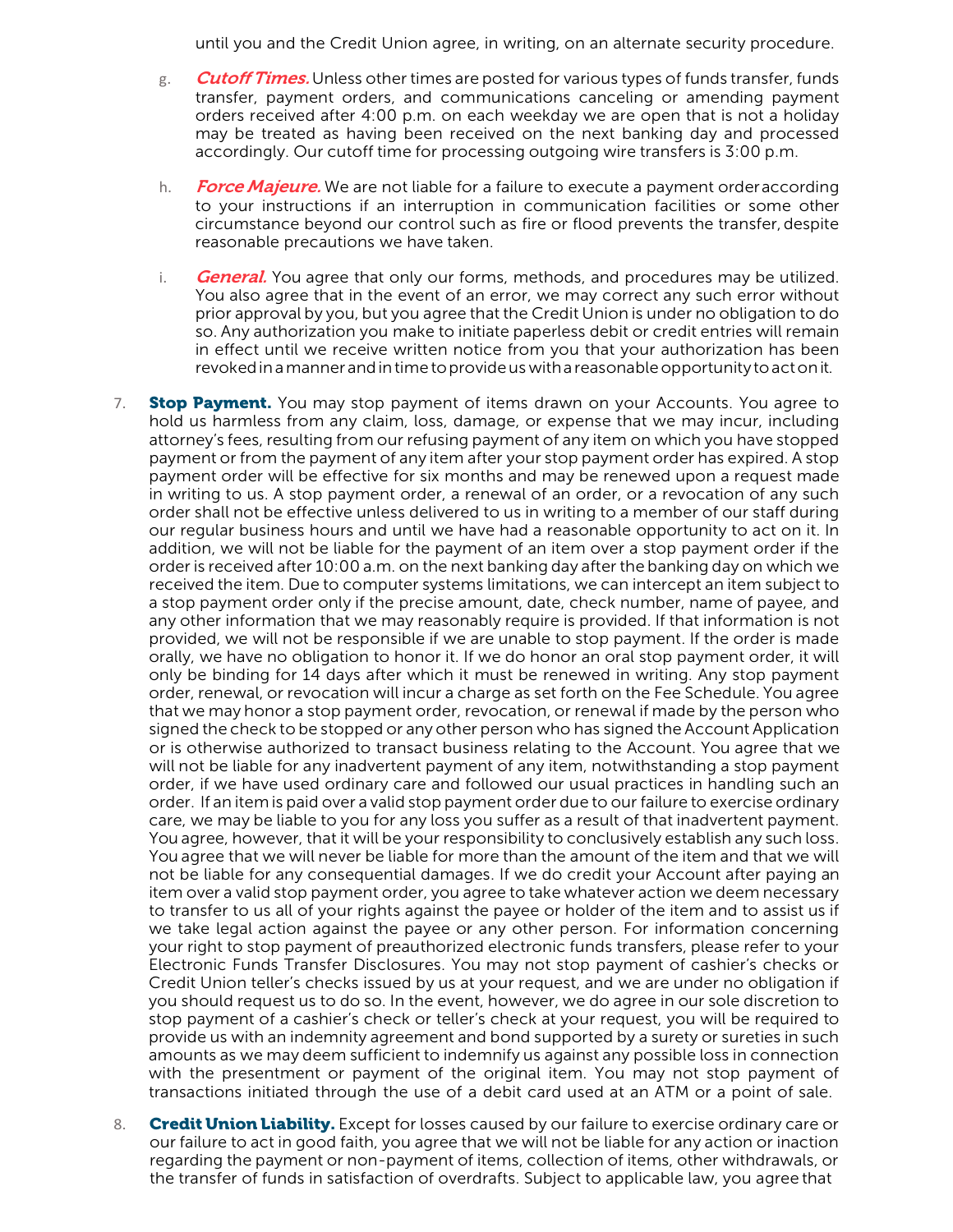we will never be liable for any consequential damages arising out of or related to any of our obligations under this Agreement. The term "ordinary care" shall be construed in keeping with the definition of that term in Article 3 of the Uniform Commercial Code as amended in 1990. We will be deemed to have exercised ordinary care if we have observed reasonable commercial standards prevailing for credit unions in the area where you are located.

9. **Share Draft and ETA Accounts.** Share draft and ETA Accounts are subdivided into two subaccounts: a transaction subaccount and a savings subaccount. On a periodic basis, the CreditUnion may transferfunds between these two subaccounts on our books. As permitted by the Federal Reserve Bank, the Credit Union will only need to report balances in the transaction subaccount toward our reserve requirement. This reporting method will be invisible to you.

#### Deposit of Items

- <span id="page-14-0"></span>1. **Handling of Items.** We act only as a collecting agent for any items deposited. Any deposit that we accept will be provisional and will be subject to subsequent payment verification. We are not responsible for any deposit or other transaction initiated by mail until the item is actually received. We will not be responsible for any deposit or other transaction made through the use of our night depository or any other unattended facility until the item or items are actually removed from the depository or facility by our personnel. We will not be responsible for any deposit or other transaction during the course of delivery to us by any courier or other third party until the item or items are actually received by our personnel. We have the right to indorse all checks payable to you for deposit into your Account. We may accept deposits to your account from any source and we need not question the authority of the person making the deposit. We will not be liable for the negligence of any correspondent bank or institution nor for any loss incurred in transit when items are forwarded to correspondents. We will not be liable for any delay as a result of any interruption of communicationfacilitiesor anyother circumstancesbeyondour control.You agree to bear the risk of any change in the exchange rate with respect to any items that may be payable in foreign currency. You agree that we may charge back any item before payment without notice, regardless of whether the item has been returned. You agree that, if a check that has been deposited to your Account or cashed by you at the Credit Union is subsequently returned based upon a breach or alleged breach of any transfer warranty, presentment warranty, or otherwise, we may charge back the amount of any such item to your Account at any time without notice. You agree that we may resubmit an item that has been returned to us for payment, and you waive notice that an item has been dishonored or charged back against your Account. You also agree that, if we are charged a fee by any other institution in connection with any of your Accounts that fee expense may be charged to yourAccount.
- 2. **Indorsement Standards.** The area from the trailing edge of a check to 1.5 inches from the trailing edge of a check is reserved for the payee's indorsement. The trailing edge of a check is defined as the left side of the check looking at it from the front. You and all other indorsers must make your indorsement within this prescribed area. If any indorsement or other writing that you or any other indorser makes causes any error or delay in the processing of the item, you agree that you will be liable for any loss that we incur as a result of that delay or error, and you agree to hold us harmless from any such loss. We are not required to recognize indorsement restrictions limiting payment to a particular person or prohibiting further transfer or negotiation of the instrument and we will not do so.
- 3. **Right to Refuse Deposit.** If you request that we accept a regular check or a substitute check for a deposit that has already been deposited at a financial institution but returned, we are under no obligation to accept any such check. If we do, however, you agree to hold us harmless from any loss or liability, including consequential damages, attorney's fees, and expenses that may arise because of our acceptance of the item. In any event, in our discretion, we may refuse any deposit, limit the amount that may be deposited, accept all or any part of a deposit for collection only, return all or any part of any deposit, or close the Account subject to applicable regulations.

All collection items are subject to collection fees, which are not charged by us but by other financial institutions processing the collection items. You will be informed at the time an item is received for deposit if the item will be sent for collection or refused for deposit. If the item is received by mail or through a drop-box, you will be notified,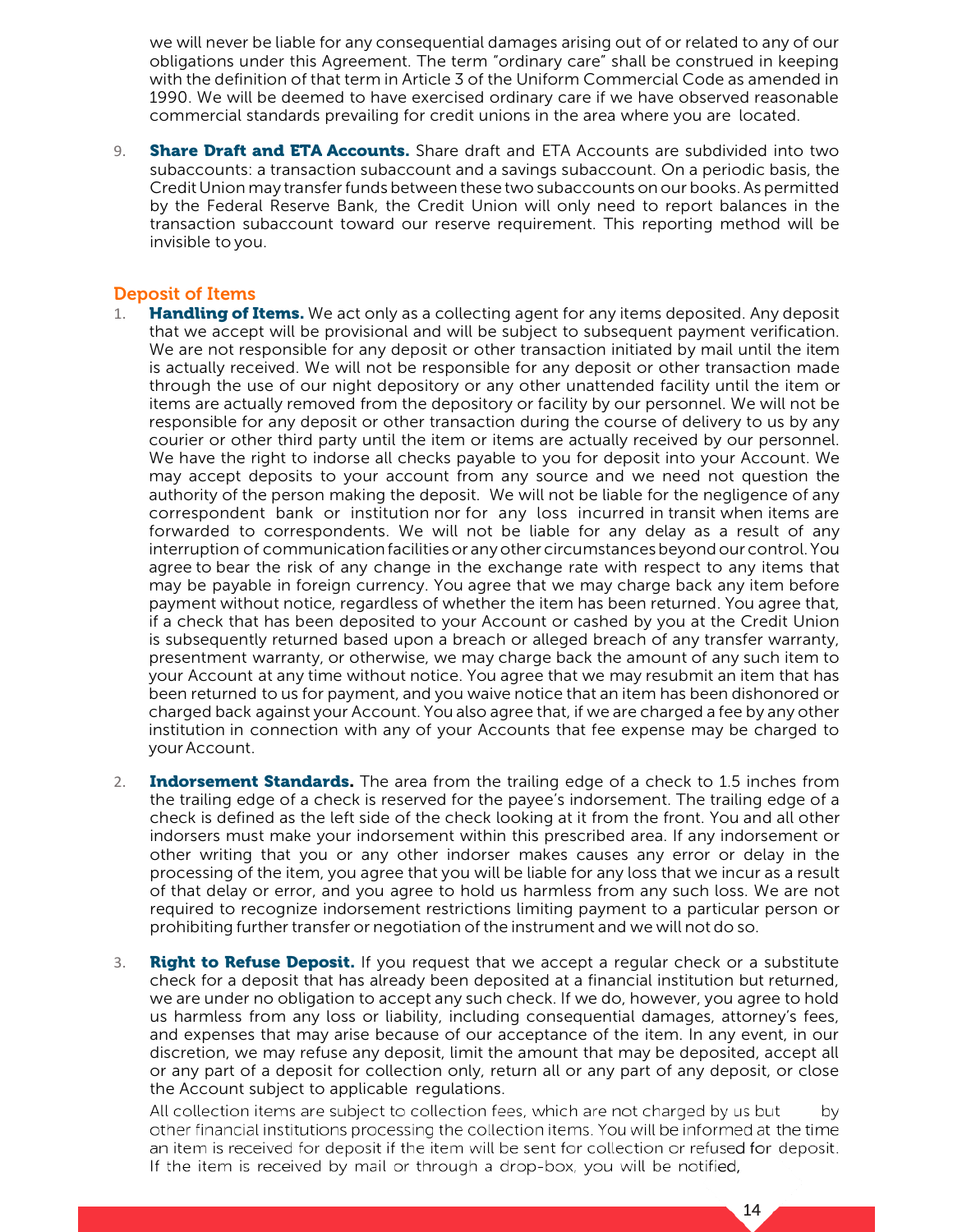in writing, no later than the first business day after the day the deposit is received.

- 4. **NSF Deposits.** A deposited check that is later returned due to insufficient funds on deposit or for another reason shall be the responsibility of the Owners of the Account in which it was deposited. You acknowledge and agree that the Credit Union will deduct funds from your Account in the amount of the returned check. The Credit Union is not responsible for the collection of a returned check from the third party. The Credit Union is under no obligation to pay dividends accrued during the time the check funds were on deposit. Any deposited check thatislaterreturnedmayincuracharge,whichissetforthontheRate andFeeSchedule.
- 5. Deposit Verification. If a deposit is made to your Account and we subsequently determine thatthe amount of the deposit initially credited was incorrect, we may correct any such error and make corresponding adjustments to your Account in order to reflect the correction.

#### General Provisions

- 1. Taxpayer Identification Number and Backup Withholding. The Internal Revenue Service (IRS) requires most recipients of dividend, interest, or other payments to give taxpayer identification numbers to credit unions and other payers who must report the payments to the IRS. The IRS uses the numbers for identification purposes. Credit unions and other payers must be given the numbers regardless of whether recipients are required to file tax returns. Credit unions and other payers must generally withhold a percentage of taxable interest, dividend, and certain other payments to a payee who does not furnish a taxpayer identification number. Certain penalties may also apply. In the event that (i) you have been notified by the IRS that you are subject to backup withholding due to payee under reporting and you have not received a notice from the IRS that the backup withholding has been terminated or (ii) you provide us with an incorrect taxpayer identification number, the Credit Union is required to withhold payment, in part, of dividends or interest owing to you in amounts determined by the IRS and to pay interest or dividends withheld to the IRS.
- <span id="page-15-0"></span>2. **Inactive Accounts.** We are required by law to preserve an Account that is inactive. An Accountisinactiveiffor morethan one yeartherehasnotbeenadebitorcredittotheAccount because of an act by you or your agent (other than us) and you have not communicated with us. An Account is presumed abandoned if (i) the Account has been inactive for at least three years from the date of your last transaction on the Account or your last correspondence with us, and (ii) we are unable to locate you. If an Account is presumed abandoned, we are required to report the abandonment and to pay the funds in the Account to theState.
- 3. Transfer Limitations for Membership/Regular Share Accounts. Federal law provides that during any monthly statement cycle, you are permitted or authorized to make no more than six withdrawals and/or transfers from your Savings Account(s) to another internal or external account by means of a preauthorized transfer, check, draft, debit card, or other order made by the depositor and payable to third parties. If you have automatic overdraft protection from your Savings Account, VIPS, or Home Banking services with us, transfers from your Savings Account using these services count toward this limitation. Transfers and withdrawals performed in person or at an ATM are not included in this transfer limitation. If you exceed this transfer limitation, your Account may be subject to closure.
- 4. **Account Statements.** You are responsible for promptly examining each Account statement. Any objection that you may have respecting any unauthorized withdrawal, any payment order (including a wire transfer), or any other item or deposit shown on or missing from a statement, except for electronic funds transfer, will be waived unless made in writing to us, and received on or before the 30th day following the date the statement is mailed or otherwise delivered, subject to applicable law. If you have a claim related to a substitute check, you must notify us in writing within 40 days of the time we mailed or otherwise delivered the substitute check or the Account statement showing the posting of the substitute check, whichever is later. You agree that we will not be liable for any unauthorized withdrawal, any payment order, any forged, unauthorized, or altered item drawn on or deposited to your Account, any item with missing signatures or indorsements, any missing or diverted deposit, or any other error or discrepancy if you fail to notify us within that 30-day period, nor will we be liable for any forged or altered item if the forgery or alteration is not readily ascertainable upon inspection. You agree that no legal action may or will be instituted by you against us seeking the recovery of any alleged loss as a result of the payment of a forged, unauthorized, or altered item or as a result of any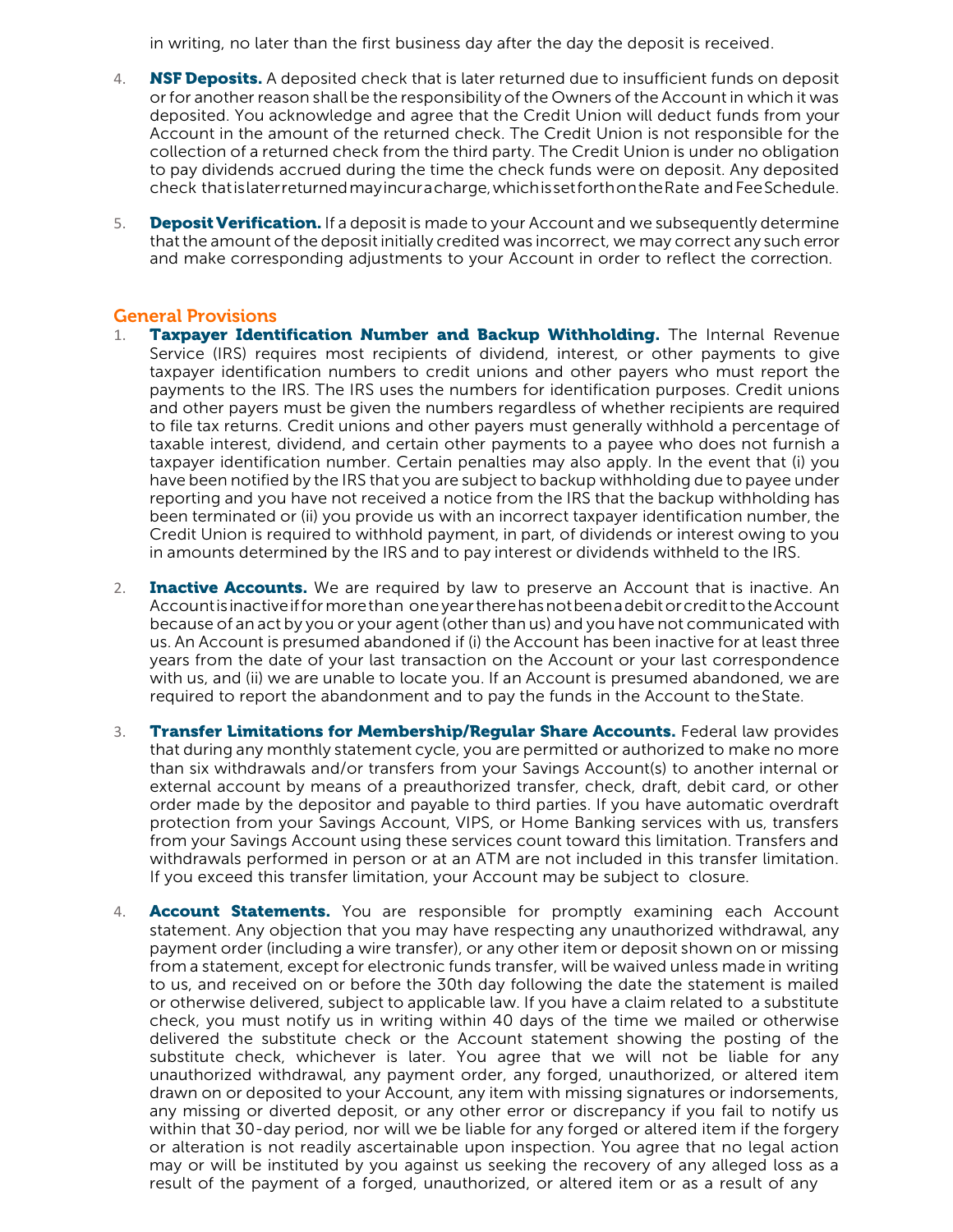missing or diverted deposit, or due to any other error or discrepancy, unless you have provided us with notice within the period prescribed above and any such legal action shall have been instituted within two years after the date that the statement containing any such error was mailed or otherwise made available to you. Please refer to your Electronic Funds Transfer Agreement and Disclosures to determine your obligations in the event of unauthorized electronic funds transfer or other errors in connection with such transfers.

Unless we adopt alternative procedures from time to time, checks drawn on your Account will not be returned to you and copies of checks will be made available to you upon your request, subject to any fee disclosed on the Fee Schedule. You agree that your duty to examine statements promptly and your obligation to notify us in the event of any error is not waived or diminished in any respect by our retention of checks drawn on your Account.

You will receive an Account statement monthly for your Checking Accounts unless there is no activity on the Account in a given month, in which case you will receive an Account statement at least quarterly. You will receive an Account statement at least quarterly for your Savings Accounts. It is your responsibility to ensure that your statements are received, and you agree that we will not be responsible for the loss or theft of your statements. You agree to notify us immediately if you fail to receive a statement for your Checking Accounts monthly, or a statement for your Savings Accounts at least quarterly. It is important that you make note of the time that you regularly receive your statement. You agree to notify us immediately and in any event within ten days of that time, if you fail to receive your statement.

You acknowledge that we employ an automated collection procedure in order to more efficiently handle the high volume of items we process, and for that reason, our procedures generally do not include sight-review of items. You acknowledge and agree that reasonable commercial standards do not require us to sight-review every check presented and that any failure to sight-review does not constitute a lack of ordinary care in the payment of any item.

- 5. **Legal Process.** You agree that we may debit your Account for charges and costs, including attorney's fees, inconnection withnegotiations,responses, appearances, and theproduction of statements, items, or other documents pursuant to subpoenas, court orders, levies, garnishments, or other instruments of legal process to the extent not otherwise prohibited by law. You agree that any levy, attachment, or garnishment against your Account will be subject to our contractual lien set forth below, and you authorize us to exercise that contractual lien whether or not any outstanding obligation is in default, subject to applicable law.
- 6. **Contractual Lien.** Unless otherwise prohibited by applicable law or our policies and procedures, you may pledge all or any part of your shares and deposits as security for any loan. In addition to any lien we have as a matter of law, you grant us a contractual lien on all shares, deposits, and accrued dividends and interest in any Account in which you have an interest to the extent of any loans made to you and any other obligation of yours that you owe to us, which lien secures repayment of any such loan or obligation to the extent not prohibited under the federal Truth in Lending Act. You are not giving a security interest in any shares or deposits in an IRA or any other Account, which if pledged, would result in the loss of special tax treatment under the Internal Revenue Code. You agree that, if any such Account is a Joint or Multiple Party Account, the entire amount in such Account shall be subject to our lien and shall secure the indebtedness of each Owner owing to us. You agree that we may exercise our lien and apply the entire amount in any such Account against the indebtedness of any Owner owing to us notwithstanding the interest of any other Owner in the Account, and without notice. You agree to hold us harmless for all expenses and costs, including attorney's fees, that we may incur in defending or enforcing our right to exercise our lien against the indebtedness of any one or more Joint Owners, and you agree that we will not be liable for dishonoring checks or other items where the exercise of our lien or any right of offset that may exist results in there being insufficient funds in the Account to honor such items. If we cash a check for you at your request over the counter and any such check is subsequently returned unpaid for any reason, you agree that we may charge the amount of the item against your Account. If we elect not to enforce our lien at any time, we do not waive our right to enforce that lien on subsequent occasions. The lien secures all direct and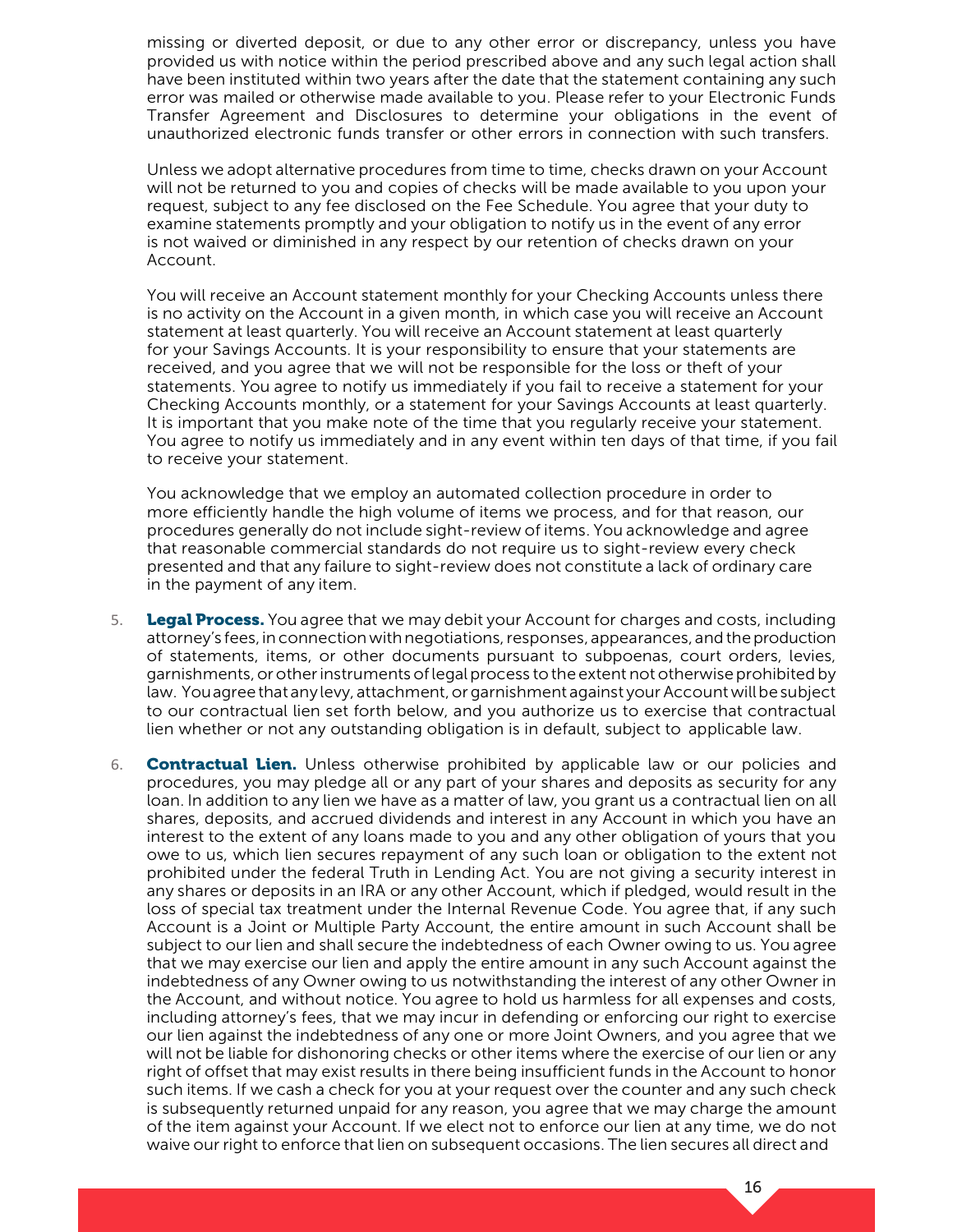indirect indebtedness that you may owe to us whether as a borrower, co-maker, guarantor, or otherwise. You agree that, with regard to any indebtedness owing to us secured by your principal residence, our lien on shares and deposits shall not be construed so as to diminish or forfeit any security interest in or indebtedness secured by such residence, nor shall our lien be construed so as to permit the modification of any claim we may have under 11 U.S.C. §1322(b)(2),andtotheextentthatthis lienis soconstrued,itisherebywaivedandshallbevoid.

- 7. **Dispute Resolution.** If (i) we suspect that fraudulent misconduct is or has taken place with respect to any Account, (ii) we are notified that a party to an Account has died or is incompetent to manage his or her affairs, (iii) we have been notified that a dispute exists between or among parties to the Account or third parties with regard to their respective interests in the Account, (iv) there are competing claims to funds on deposit, or (v) we are in doubt concerning the respective interests of any parties to an Account or persons claiming an interest in the Account, we may restrict withdrawals from the Account until we are satisfied that any obligation we may have at law and under this Agreement has been met or until any such dispute, doubt, suspected fraudulent misconduct, or probate matter has been resolved by a court of competent jurisdiction or by written settlement agreement entered into by all parties to the Account and any third party making claim to funds in any such Account. You agree that we may recover any attorney's fees or costs expended in connection with the foregoing, which fees will be payable by you directly or out of the Account made the subject of any such doubt, dispute, misconduct, or probate proceeding, or out of any other Account in which you have an interest. You agree, further, that the Credit Union may impose withdrawal limitations on any of your Accounts at any time, including your ability to access your Accounts electronically or otherwise, if you are delinquent under any obligation you owe to the Credit Union.
- 8. **Power of Attorney.** We have the right to review and approve any form of power of attorney. We may refuse to accept a power of attorney if we act in accordance with applicable law. If we accept a power of attorney, we may continue to recognize the authority of your attorney-in-fact until we receive actual notice of revocation or termination. We also reserve the right to restrict the types or sizes of transactions we will permit an attorney-in-fact to conduct on a case-by-case basis when permitted by applicable law. Transactions involving custodial Accounts, such as withdrawals, deposits, and investment changes, may be made by an agent duly authorized pursuant to a durable power of attorney legally enforceable under applicable law if such power of attorney clearly and specifically authorizes such transactions, except that we will not accept the use of a power of attorney to effect changes to any beneficiary designations.
- 9. Withdrawal of Services. In the event that any member causes us a loss or makes known his or her intention to cause us a loss, whether by way of loan default, Account overdraft, or otherwise, or in the event that any Credit Union member has been abusive in the conduct of his or her affairs with the Credit Union, it is our policy to withdraw member services otherwise extended to that member, including but not limited to the right to maintain certain Accounts, the right to payment of certain dividends or interest, and the availability of electronic funds transfer services, and you agree that we may do so. To the extent allowed by applicable law and the Credit Union's Bylaws, your Credit Union membership may be terminated if you cause us a loss.
- 10. **Closing the Account.** Any party to an Account may close the Account at any time, except that no Joint Owner may close the Regular Share Account of a member or reduce the balance of any such Account below the par value of one share. Your right to close an Account is subject to any statutory or contractual lien existing in our favor and any legal process levied against any such Account. We may close any Account at any time and disburse funds on deposit in any such Account to the Owners of the Account or in satisfaction of any obligation owing to us, in any manner we deem appropriate, if (i) any of the events set forth in the preceding paragraphs 6 or 8 should arise, (ii) we believe that we may suffer a loss if the Account is not closed or we believe that the volume of Account activity exceeds that which we can reasonably and safely process, (iii) we determine that any party to the Account or party claiming an interest in the Account has been abusive in the use of the Account or in the conduct of his or her affairs with the Credit Union, or (iv) there has been a change in Account ownership or a change with regard to the persons authorized to sign on the Account. An Early Closure Administrative Fee may apply if the Membership Account is closed within one year of opening.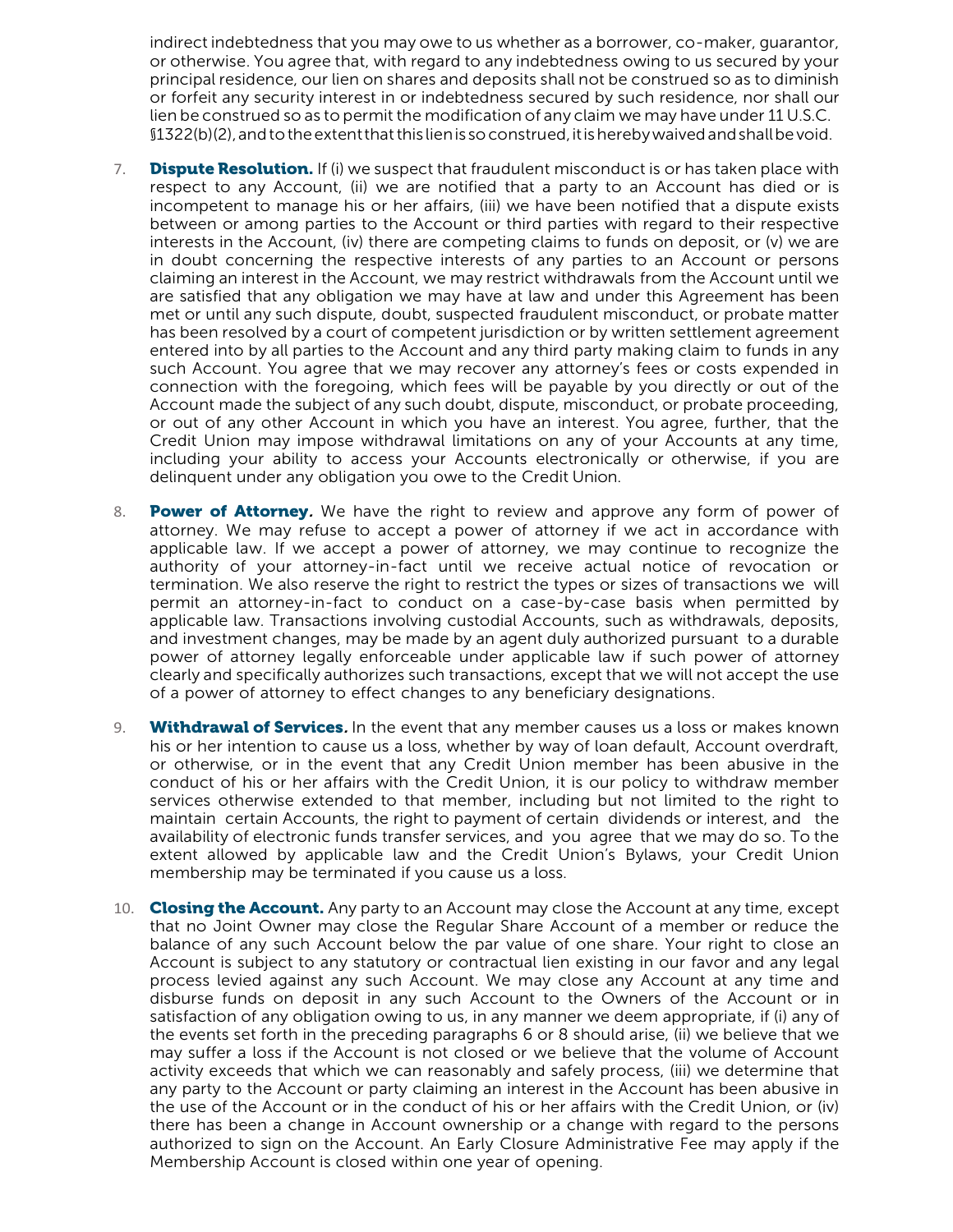- 11. Death or Incompetence of Account Owner. We may continue to accept deposits to an Account, to pay items drawn against an Account, to pay other payment orders against an Account, and allow any other transactions with respect to an Account until we are notified of an Account Owner's death or of an adjudication of incompetence and we have a reasonable opportunity to act upon any such notice. Subject to our policies and procedures, and subject to any separate agreement we may enter into with any surviving Account holder, once we are notified of a member's death or adjudicated incompetence, we may pay checks or items drawn by the Account Owner or other payment orders authorized by the Account Owner, until we receive notice of the Account Owner's death and have a reasonable opportunity to act on it. Upon the receipt of documentation or information suggesting an Account Owner may be incompetent, we may restrict the types or sizes of transactions we will permit on a case-by-case basis. In addition to the foregoing, we may pay checks drawn by the Account Owner for a period of ten days after the Account Owner's death, even if we are given notice of the death, unless we are ordered to stop payment by a person claiming an interest in the Account. We may require any person claiming an interest in the Account to indemnify us against any losses arising out of the payment of any such claim, and this Account Agreement will be binding upon the heirs or legal representatives of any deceased Account Owner or any Account Owner who is adjudicated incompetent. We may continue to pay dividends or interest on an Account following the death of an Account Owner. If any surviving Joint Owner is a member ofthe Credit Union, we may require that the Account be closed and that the funds be transferred to the surviving Joint Owner's Account.
- 12. **Attorney's Fees.** In addition to any other rights we may have at law or under this Agreement to recover fees and costs, we shall be entitled to recover reasonable attorney's fees and costs expended in connection with the enforcement of this Agreement and the defense of any rights we may have under this Agreement, and you authorize the Credit Union to deduct any such fees and costs from your Account without prior notice to you.
- 13. **Amendment.** You agree that we may add to, change, or delete any of the terms of this Agreement, the Truth-In-Savings Account Disclosures and Rate and Fee Schedule, and any notice, agreement, or policy made a part of this Agreement, from time to time in our sole discretion, subject to applicable law.
- 14. Severability. If any provision of this Agreement shall be declared invalid, unenforceable, or illegal, that provision will not affect the validity, enforceability, or legality of any other provision.
- 15. **Reopened Accounts.** Should your Account be closed one or more times by withdrawal of the balance of the Account, and later reopened by you, such reopened Account shall be subject to all of the terms and conditions of this Agreement, whether or not any new signature card or other Account agreement is signed.
- 16. **Governing Law.** This Agreement shall be governed by the Texas Credit Union Act, the Rules and Regulations of the Texas Credit Union Department, our Bylaws, and solely to the extent not pre-empted by federal law, the laws of the State of Texas. Venue is proper in Tarrant County, Texas.
- 17. Checks. Checks will not be returned to members. All requests for check copies are subject to a fee as set forth in the Rate and FeeSchedule.
- 18. Credit Reports. You authorize us to check your credit and employment history, and to request and use credit reports when considering any application to open an Account or any application for related financial services. We may also report our experience with you to credit bureaus. If you believe that information we have reported or may report to a credit bureau is inaccurate or incomplete, please notify us in writing at Texas Trust Credit Union, Attn: Collections Department, P.O. Box 2260, Mansfield, TX 76063-0047. Include your name, address, contact telephone number and Account number and identify the information you believe is incorrect. If your notification relates to an incident ofidentity theft, we will require a copy of your identity theft report filed with law enforcement authorities.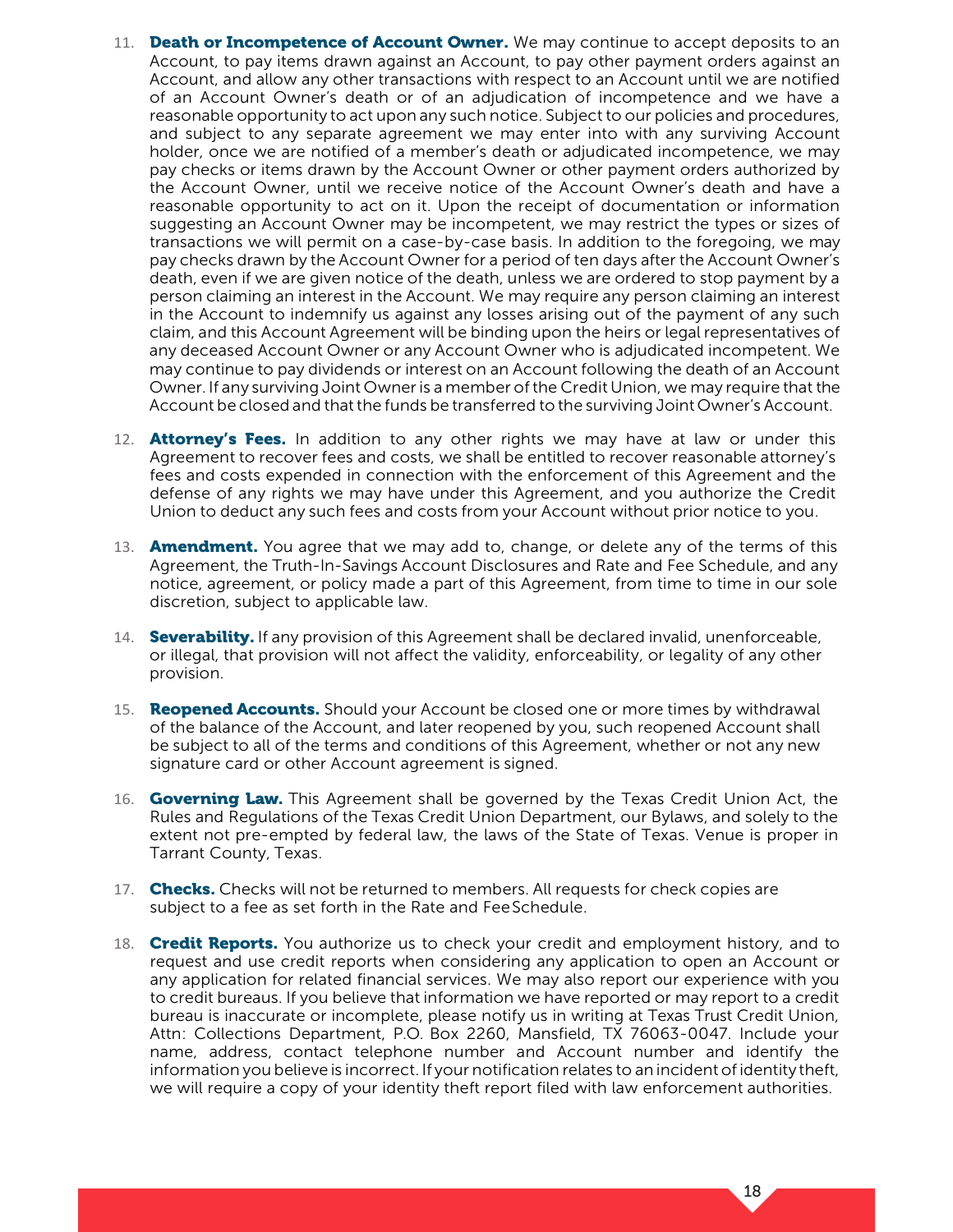#### **19.** Member Complaint Notice

If you have a problem with the services provided by this credit union, please contact us at:

Texas Trust Credit Union P.O. Box 2260 Mansfield, Texas 76063-0047 (972) 263-5171

*The credit union is incorporated under the laws of the State of Texas and under state law is subject to regulatory oversight by the Texas Credit Union Department. If any dispute is not resolved to your satisfaction, you may also file a complaint against the credit union by contacting the Texas Credit Union Department at: 914 East Anderson Lane, Austin, TX 78752-1699, Telephone Number: (512) 837-9236, Facsimile Number: (512) 832-0278, Email[: Complaints@CUD.Texas.gov, W](mailto:Complaints@CUD.Texas.gov)ebsite: [www.CUD.Texas.gov](http://www.cud.texas.gov/)*

### FUNDS AVAILABILITY POLICY

#### Your Ability to Withdraw

Our general policy is to allow you to withdraw funds deposited in your account on the first business day after the day we receive your deposit. In some cases, we may delay your ability to withdraw funds beyond the first business day. The funds will then generally be available by the second business day after the day of deposit. Electronic direct deposits will be available on the day of deposit. Once they are available, you can withdraw the funds in cash and we will use the funds to pay checks that you have written.

<span id="page-19-1"></span><span id="page-19-0"></span>For determining the availability of your deposits, every day is a business day, except Saturdays, Sundays, and federal holidays. Our business hours and the days we are open for each of our branches is available at [www.TexasTrustCU.org/Branches. In](http://www.texastrustcu.org/Branches) addition, our business hours and the dates of certain other holidays periodically declared by your Board of Directors are published in the Credit Union's newsletters. If you make a deposit before closing on a business day that we are open, we will consider that day to be the day of your deposit. However, if you make a deposit after closing or on a day we are not open, we will consider that the deposit was made on the next business day we are open. Saturdays are not considered in determining the day a hold will be released.

Please remember that even after we have made funds available to you and you have withdrawn the funds, you are still responsible for checks you deposit that are returned to us unpaid and for any other problems involving your deposit.

If you have any questions, be sure to ask us. Longer delays may apply. In some cases, we will not make all of the funds that you deposit by check available to you on the business day of your deposit. This type of hold is called a case-by-case hold and the funds may not be available until the second business day after the day of your deposit However, the first \$200 of your deposits subject to a case-by-case hold will be available on the first business day except for deposits made at an ATM or otherwise not in person. In addition, the first \$200 will not be available on the first business day for deposits subject to Exception Holds.

If we are not going to make all of the funds from your deposit available on the business day of deposit, we will notify you at the time you make your deposit. We will also tell you when the funds will be available. If your deposit is not made directly to one of our employees, or we decide to take this action after you have left the premises, we will mail you the notice by the day after we receive your deposit.

If you will need the funds from a deposit right away, you should ask us when the funds will be available.

#### Exception Holds

<span id="page-19-2"></span>In addition to case-by-case holds as described above, funds you deposit by check may be delayed for a longer period under the following circumstances:

- ◗ We believe a check you deposit will not be paid.
- ◗ You deposit checks totaling more than \$5,000 on any oneday.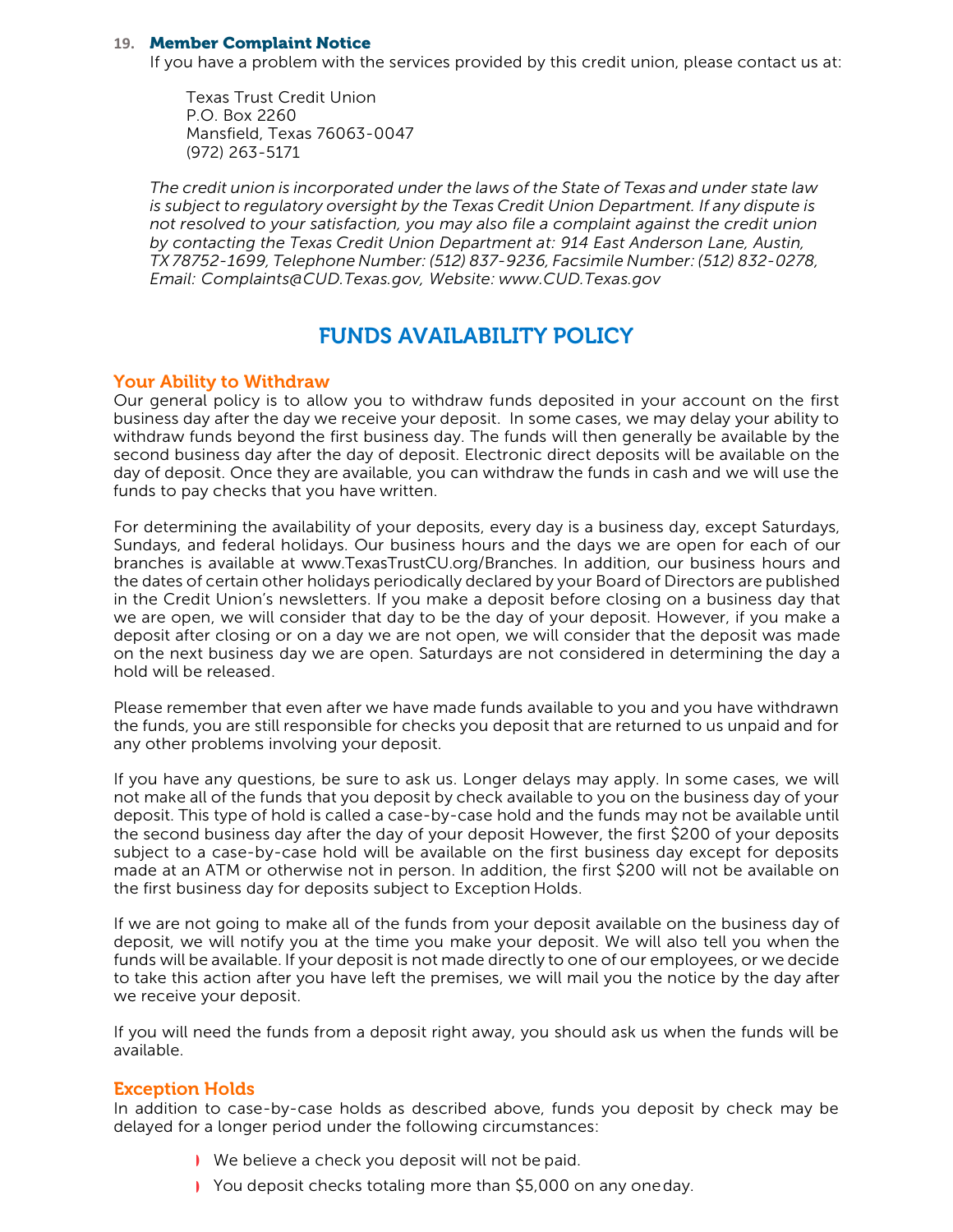- ◗ You redeposit a check that has been returned unpaid.
- ◗ You have overdrawn your Account repeatedly in the last sixmonths.
- ◗ There is an emergency, such as failure of communications or computer equipment.

This type of hold is called an exception hold. We will notify you if we delay your ability to withdraw funds for any of these reasons, and we will tell you when the funds will be available. The first \$200 of your deposit will generally not be available for withdrawal on the first business day when your deposit is subject to an exception hold. Deposits subject to an exception hold will generally be available no later than the seventh business day after the day of your deposit.

Foreign items in U.S. or foreign currency and drawn on or payable through depository institutions outside the United States are accepted for collection only and are not subject to this Funds Availability Policy. We generally receive funds from foreign items taken for collection within three to six weeks. We will notify you when the funds for an item taken for collection have been received and deposited to your Account.

#### Holds on Other Funds

If we cash a check for you that is drawn on another bank, we may withhold the availability ofa corresponding amount of funds that are already in your Account. Those funds will be available at the time funds from the check we cashed would have been available if you had deposited it.

If we accept for deposit a check that is drawn on another bank, we may make funds from the deposit available for withdrawal immediately but delay your availability to withdraw a corresponding amount of funds that you have on deposit in another Account with us. The funds in the other Account would then not be available for withdrawal until the time periods that are described elsewhere in this disclosure for the type of check that you deposited.

#### <span id="page-20-0"></span>Special Rules for New Accounts

If you are a new member, the following special rules will apply during the first 30 days your Account is open: Funds from electronic direct deposits to your account will be available on the day we receive the deposit. Funds from cash, wire transfers, and the first \$5,000 of a day's total deposits of cashier's, certified, teller's, traveler's, and federal, state, and local government checks will be available on the day of your deposit if the deposit meets certain conditions. For example. The checks must be payable to you. The excess over \$5,000 will be available on the seventh business day after the day of your deposit. Funds from deposits that are not otherwise required to be made available on the same business day will be available by the seventh business day. Deposits of checks to a new account are not subject to the first \$200 cash availability requirement.

#### <span id="page-20-1"></span>NSF Fees Incurred Due to Delayed Availability of Funds

If we place a hold on your check deposit, and we fail to notify you of the delayed availability, you will be entitled to a refund of any related overdraft or returned check fees assessed if the check subject to the delay is paid.

#### <span id="page-20-2"></span>Substitute Checks and Your Rights

Important Information about Check 21 and Your Credit Union Deposit Accounts

Note: The following information applies only to consumer deposit Accounts which are used primarily for a personal, family, or household purpose.

#### <span id="page-20-3"></span>What is a Substitute Check?

<span id="page-20-4"></span>To make check processing faster, a federal law called the Check 21 Act permits financial institutions to replace original checks or share drafts with "substitute checks." These checks are similar in size to original checks with a slightly reduced image of the front and back of the original check. The front of a substitute check states: "This is a legal copy of your check. You can use it the same way you would use the original check." You may use a substitute check as proof of payment just like the original check.

Some or all of the share drafts that you receive back from us may be substitute checks. This notice describes rights you have when you receive substitute checks from us. The rights in this notice do not apply to original checks or share drafts or to electronic debits to your Account.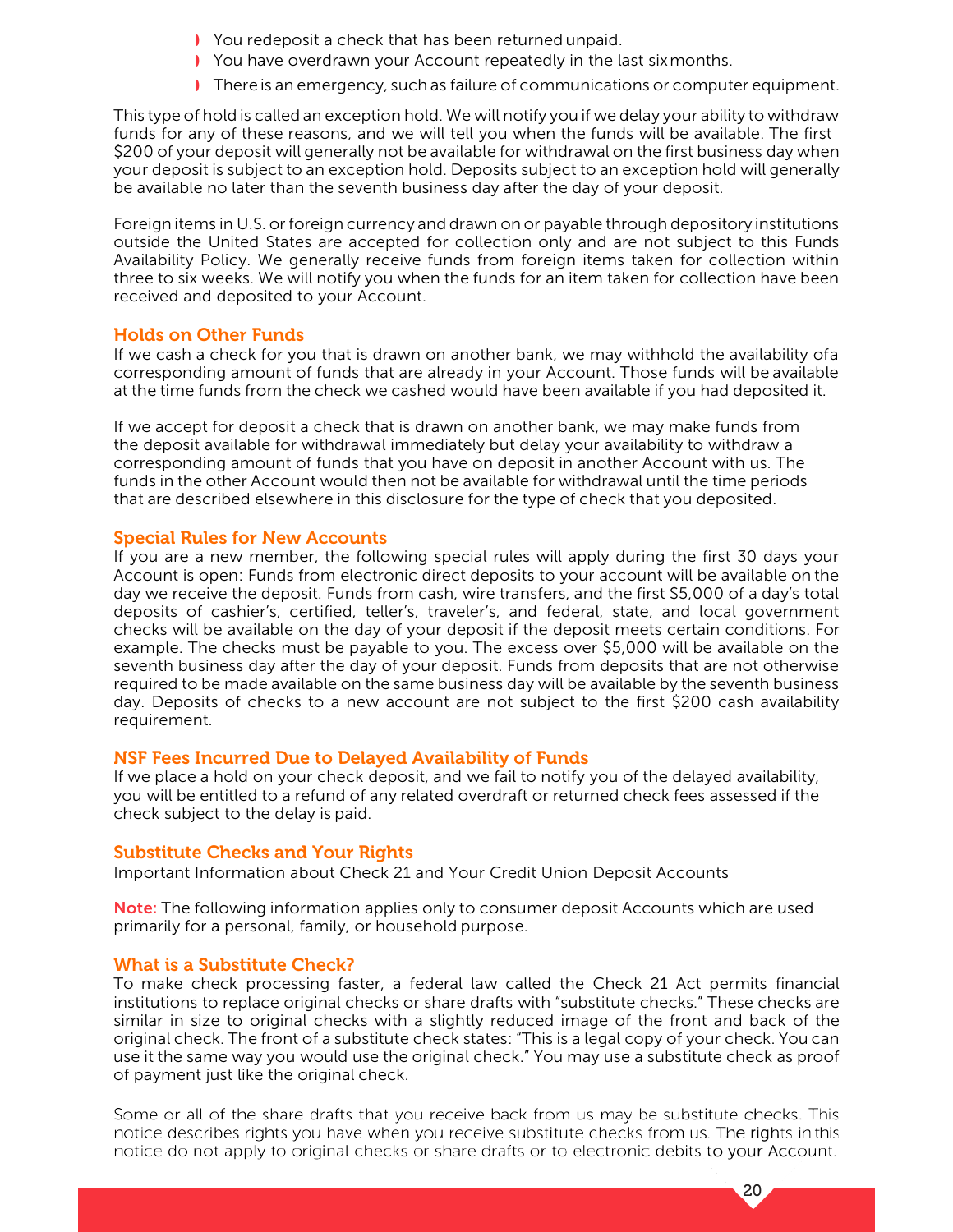However, you have rights under other law with respect to those transactions.

#### What Are My Rights Regarding Substitute Checks?

In certain cases, federal law provides a special procedure that allows you to request a refund for losses you suffer if a substitute check is posted to your Account (for example, if you think that we withdrew the wrong amount from your Account or that we withdrew money from your Account more than once for the same check). The losses you may attempt to recover under this procedure may include the amount that was withdrawn from your Account and fees thatwere charged as a result of the withdrawal (for example, bounced checkfees).

The amount of your refund under this procedure is limited to the amount of your loss or the amount of the substitute check, whichever is less. You also are entitled to interest on the amount of your refund if your Account is a dividend-bearing Account. If your loss exceeds the amount of the substitute check, you may be able to recover additional amounts under other law.

<span id="page-21-0"></span>If you use this procedure, you may receive up to \$2,500 of your refund (plus interest if your Account earns interest) within 10 business days after we received your claim and the remainder of your refund (plus interest if your Account earns interest) not later than 45 calendar days after we received your claim.

We may reverse the refund (including any interest on the refund) if we later are able to demonstrate that the substitute check was correctly posted to your Account.

#### How Do I Make a Claim for a Refund?

If you believe that you have suffered a loss relating to a substitute check that you received and that was posted to your Account, please contact us in writing at Texas Trust Credit Union, Attn: AVP of Deposit Operations, P.O. Box 2260, Mansfield, TX 76063-0047. You must contact us within 40 calendar days of the date that we mailed (or otherwise delivered by a means to which you agreed) the substitute check in question or the Account statement showing that the substitute check was posted to your Account, whichever is later. We will extend this time period if you were not able to make a timely claim because of extraordinary circumstances.

#### <span id="page-21-1"></span>Your claim must include:

- ◗ A description of why you have suffered a loss (for example, you think the amount withdrawn was incorrect);
- ◗ An estimate of the amount of your loss;
- ◗ An explanation of why the substitute check you received is insufficient to confirm that you suffered a loss; and
- ◗ A copy of the substitute check or the following information to help us identify the substitute check: check number, the name of the person to whom you wrote the check, and the amount of the check.

### ELECTRONIC FUNDS TRANSFER AGREEMENT AND DISCLOSURES

#### Agreement

<span id="page-21-3"></span><span id="page-21-2"></span>1. **Issuance of Card or Personal Identification Number.** In this Agreement and Disclosures ("Agreement"), the words "you," "your," and "party" refer to any person to whom a Texas Trust Credit Union Debit Mastercard or Debit Business Mastercard (collectively, "Card") is issued, any person to whom a Personal Identification Number ("PIN") or Access Code is issued in connection with any such Card or other electronic fund transfer service, any person authorized to use or given access to use to any such Card or PIN or Access Code, and any owner on any Credit Union account ("Account") which may be accessed by the Card or the PIN or Access Code. The words "we," "us," "our," and "Credit Union" refer to Texas Trust Credit Union. You agree that any use of a Card or a PIN or Access Code by you shall be governed by the terms and conditions set forth in this Agreement, as well as the terms of your Membership and Account Agreement with us, which is incorporated into this Agreement by reference. Capitalized terms appearing herein but not defined shall have the same meaning as in the Membership and Account Agreement. If the terms of this Agreement should be interpreted to conflict with any other agreement you have with us, the terms herein shall control. You may not transfer an issued Card to another person, nor may you assign this Agreement without our written consent.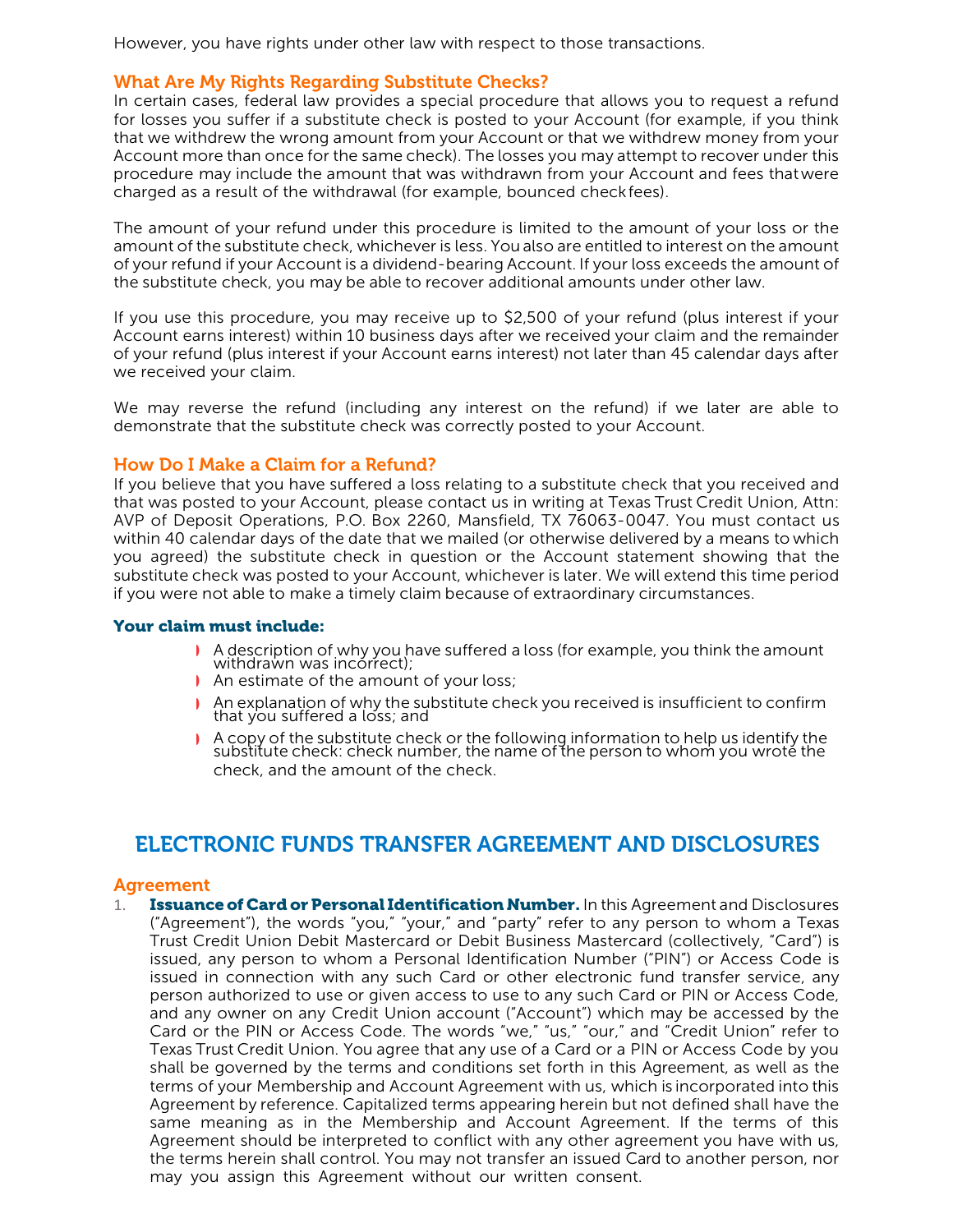- 2. **Overdrafts.** You agree that you will not use your Card and PIN or Access Code to withdraw or transfer funds from your Account in amounts exceeding the available balance in your Account at the time of any such transfer. You agree that we will be under no obligation to make a withdrawal or transfer if there are insufficient funds in your Account. If your Account has sufficient funds to cover one or more but not all checks, withdrawal orders, or electronic funds transfer during any given business day, we may honor those items, allow those withdrawals, or make any such electronic funds transfer in any order that we choose in our sole discretion including honoring first any such checks, orders, or transfers payable to us, and dishonoring or refusing any item, order, or transfer for which there are insufficient funds available thereafter. If you have overdraft protection with us, you agree that your use of the Card and PIN shall be subject to the overdraft and overdraft protection provisions of the Membership and Account Agreement.
- 3. Card, PIN and Access Code Security. Each Card that we issue to you must be signed by the person authorized to use the Card. You agree to keep your Card and PIN and Access Codes in a place of safekeeping, to refrain from disclosing your PIN and Access Codes to any third party, to refrain from writing your PIN on your Card, and to refrain from recording or displaying your PIN and Access Codes in such a manner that it will be accessible by third parties. You agree that the use of the Card or PIN or Access Code by (i) you, (ii) any other applicant, (iii) any party to any of your Accounts which may be accessed by the Card, (iv) anyone you permit or authorize to use your Card or PIN or Access Code, and (v) anyone to whom you disclose your PIN or Access Code or give access to your Card or PIN or Access Code shall be deemed an authorized use for which you shall be liable. You will be responsible for reporting the loss or theft of your Card or PIN or Access Code to us as soon as possible after the loss or theft. Our security procedures include the requirement of a PIN, Access Code or signature verification for each transaction. If a Debit Business Mastercard is issued in connection with a Business Account, as an additional security measure, you agree to regularly instruct and require each Authorized Signer to (i) sign the Card and any renewal or replacement Cards immediately upon receipt, (ii) keep the Card and PIN separate, in a place of safekeeping, and in the Authorized Signer's sole possession, (iii) refrain from disclosing the PIN to any unauthorized third party or writing the PIN on the Card, (iv) use the Card or PIN for business purposes only and only as authorized by us from time to time, (v) retain all transaction receipts (never throw them in the trash, leave them at the transaction site, or otherwise make them available to unauthorized persons) and promptly verify receipts and other transactions against your Account statement, (vi) immediately report all crimes to us or a law enforcement official, and (vii) immediately report the loss or theft of your Card or PIN or any known or suspected unauthorized use of the Card or PIN to us. Business Account Owners agree to notify us immediately when you terminate an Authorized Signer's rights to use the Card and promptly return the Card to us. You acknowledge and represent that these security procedures provide a commercially reasonable degree of protection against unauthorized use of the Card and PIN in view of your business or organization's particular circumstances. We assume no duty to discover any breach of security by you or any Authorized Signer or any unauthorized disclosure or use of a PIN.
- 4. Surrender, Cancellation, and Amendment. You agree to surrender your Card to us upon demand. You agree, further, that the Card shall at all times remain our property and that we may cancel this Agreement at any time, subject to such notification as may be required by applicable law. If a Card is not used for a period of more than one year, we may revoke authorization for the Card without notice. You may terminate this Agreement or any Authorized Signer's Card privileges at any time by notifying us in writing. Your notice will be effective after we have received it and had a reasonable opportunity to act upon it. You agree to obtain the Card from any Authorized Signer whose Card privileges are terminated and return it to us promptly. You will remain liable for transactions completed by an Authorized Signer before termination. You also agree that we may add to, change, or delete the terms of this Agreement and Disclosures from time to time, subject to such notification as may be required by applicable law. Use of a Card or PIN or Access Code following notice of an amendment constitutes your acceptance of the amended terms. We may not give you advance notice of a change in terms to this Agreement and Disclosures if an immediate change is necessary in order to maintain or restore the security of our Card services or your Account. Any modification or waiver of your obligations or of our rights under this Agreement must be made in writing and signed by us to be effective.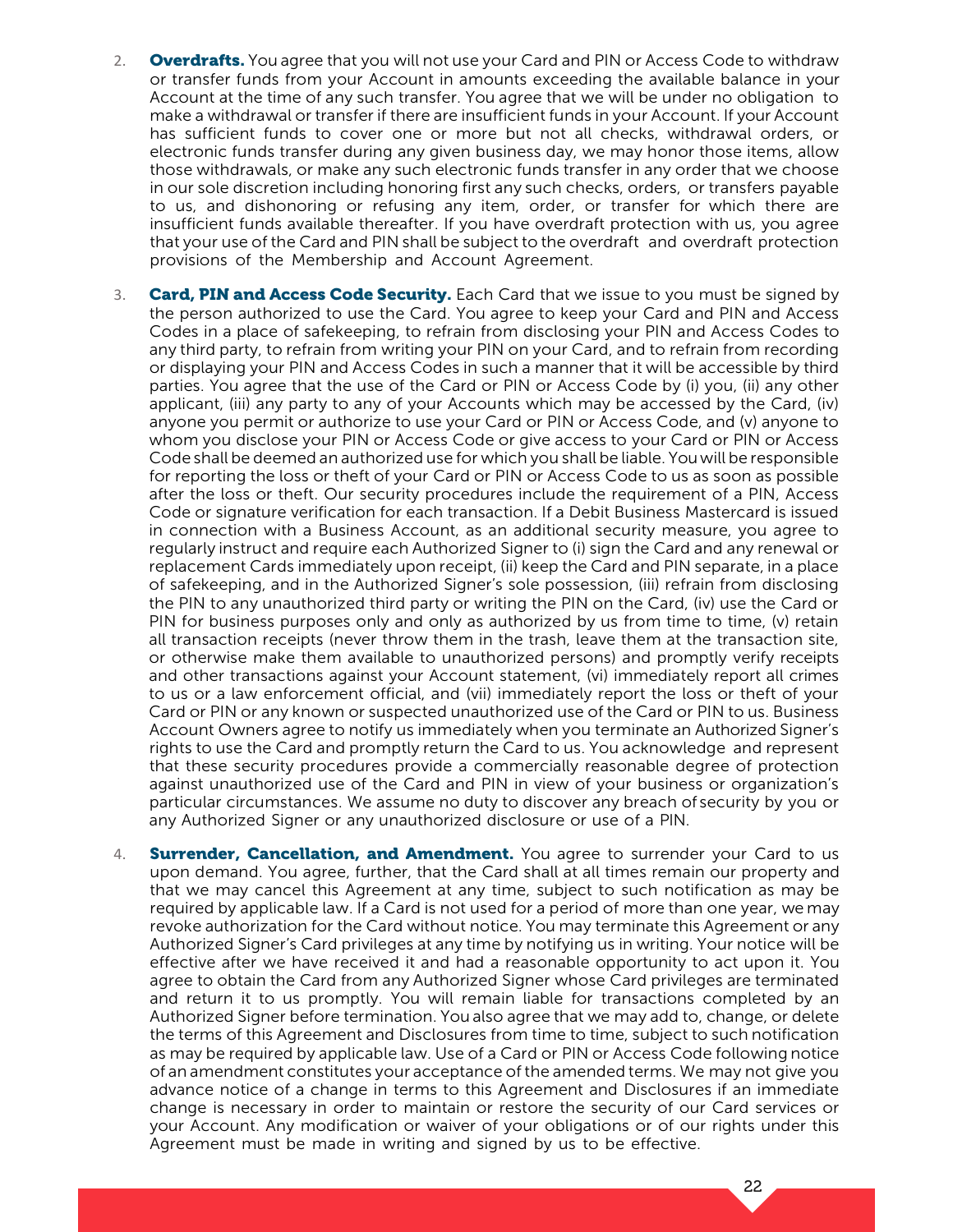- 5. **Business, Organization, and Association Accounts.** You acknowledge and agree that the Card and any PIN or Access Code provided to you may be used for business purposes only and may not be used for personal, household, or family purposes. You agree to implement reasonable measures to ensure that any Card and PIN and Access Code are used for business purposes only.
- 6. Debit Mastercard and Debit Business Mastercard Transactions. Each Card issued to you must be signed by the person authorized to use the Card. By signing, using, or allowing another person to use your Card, you agree to be bound by the terms on the back of the Card and the terms appearing in this Agreement and Disclosures. Your use of the Card for purchases or obtaining cash at merchant locations will result in debits to your Account, and you may not defer payment of these debits as with credit card transactions. You may be asked to sign a sales slip, withdrawal slip or other document, or just provide your card number. The Credit Union is not liable for the refusal or inability of any electronic terminal, merchant or financial institution to honor the Card or to complete a withdrawal from your Account or for their retention of the Card. The transaction amount including any charges imposed by the merchant, financial institution, or Credit Union will be deducted from the Account. We may debit or place a hold on your Account for a transaction either on the day it is presented to us for payment, by electronic or other means, or on the day we receive notice of the transaction, whichever is earlier. If a merchant or other financial institution requests an authorization for a transaction, we may place a hold on funds in your Account for up to seven days for the authorized transaction amount. As a result, you will not have access to the funds on hold other than for the transaction authorized for the period of the hold. Furthermore, because your Card is a debit card and not a credit card, if you have a problem with the quality of property or services that you have purchased with your Card, you will have to settle the matter directly with the merchant.
- 7. Notices. You agree to notify us immediately if your address or telephone numbers change. Except as otherwise provided in this Agreement and Disclosures, all notices and other communications shall be in writing and delivered by first class mail. Written notices to the Credit Union shall be delivered to the address appearing in the Disclosures below. Notices to the Account Owner shall be delivered to Account Owner's address of record on file with the Credit Union. Either party may change its contact information for receiving noticesby notifying the other party in accordance with this section.

#### **Disclosures**

The following Disclosures are provided for the benefit of consumers pursuant to the Electronic Funds Transfer Act and Federal Reserve Board Regulation "E." The Act and Regulation do not apply to business, association, or organization Accounts.

<span id="page-23-0"></span>Note to Business, Association, and Organization Account Holders: If you are a Business Account holder, Section 9 below does not apply to you (except for the Debit Business Mastercard zero liability rules). Please refer to Sections 10 and 11 for Business' liability for unauthorized use of an electronic funds transfer service and the Credit Union's liability under the Agreement and Disclosures.

The remainder of the Electronic Funds Transfer Act Disclosures are provided for informational purposes only and are not intended to expand the scope or coverage of the Act or Regulation to Business Accounts.

1. **Transfer Types.** The following electronic fund transfer services are available:

#### Debit Mastercard and Debit Business Mastercard

#### *Account Access*

- ◗ You may use your Card and PIN to:
	- ◗ Pay for purchases at places that have agreed to accept the Card.
	- ◗ Obtain cash from a merchant, if the merchant permits, or froma participating financial institution.
- ◗ Your Card also functions as an automated teller machine (ATM) card. Business Accounts must maintain a Checking Account in good standing with us in order to have ATM access to Business Savings Account(s) using the Card. Using your Card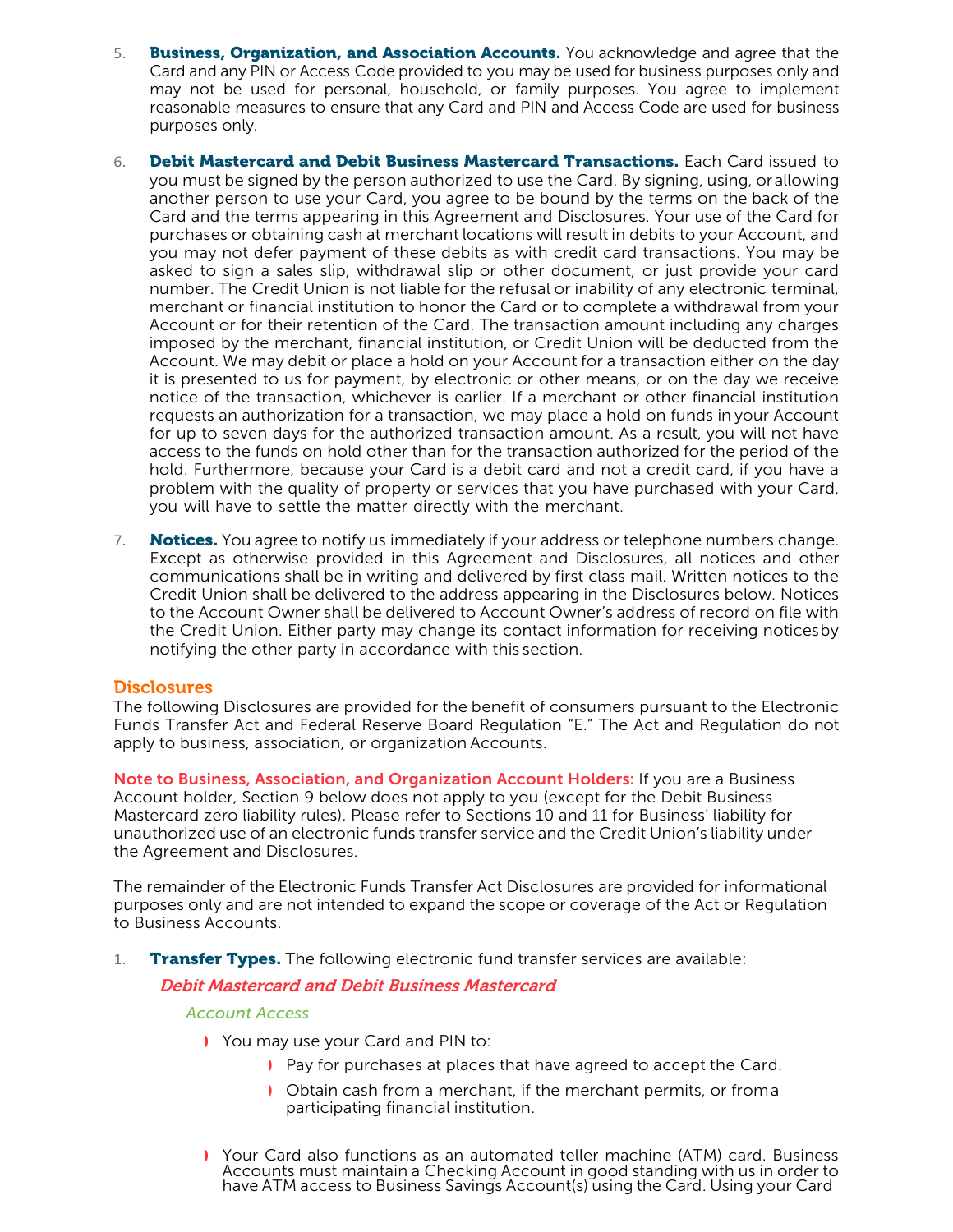and PIN, you may access your Accounts and perform the following transactions at ATMs:

- ◗ Withdraw cash from your Checking and Savings Accounts
- ◗ Transfer funds between your Checking and SavingsAccounts
- ◗ Obtain balances for your Checking and Savings Accounts
- ◗ Some of these services may not be available at all ATMterminals.

#### *Transfer Limitations*

We reserve the right to limit the amount or frequency of withdrawals or transfers and to impose other limits or restrictions on the use of your Card, subject to such notification as is required by applicable law.

Please refer to our Rate and Fee Schedule accompanying this Agreement and Disclosures for a disclosure of daily limits for point-of-sale transactions and cash advances.

- ◗ You may not conduct point-of-sale transactions from your Savings Account(s).
- These limits may be lower for ATMs owned by third parties with different rules or by merchants. The types of transactions or amounts that may be withdrawn at ATMs may vary from machine to machine.
- ◗ You may transfer amounts up to the balance of the available funds in your Account at the time of the withdrawal or transfer.
- ◗ Occasionally, we may allow you to withdraw more than the daily limitations disclosed in our Rate and Fee Schedule. You agree that you will not withdraw more than the amount of funds available in your Account(s). However, if we allow you to use your Card to withdraw an amount exceeding the available funds in your Account(s), you will be responsible for all amounts you owe to the Credit Union.

*Please see the Transfer Limitations section for important information concerning Card transfer limitations.*

#### VIPS - Voice Information Phone System

#### *Account Access*

- ◗ You may use your Access Code to:
	- ◗ Obtain balances on all Accounts, including Savings, Checking, Certificates of Deposit, and all loans except mortgage and business loans.
	- **Transfer funds between your Savings and Checking Accounts.**
	- ◗ Make loan payments from your Savings and Checking Accounts to all loans except mortgage or business loans.
	- ◗ Find out if certain checks have cleared.
	- ◗ Find out the last 10 deposits, last 10 ATM transactions, last 10 ACH deposits, last 10 ACH withdrawals, last 10 payroll deposits, or find out last 10 checks cleared.
	- ◗ Find out year-to-date dividends, last dividend, and prior year dividends.
	- ◗ Find out your year-to-date interest paid on loans and prior year interest paid on loans.

- ◗ Request that a withdrawal by check from your Savings Account be mailed to the address listed for your Account.
- ◗ Request an advance on your line-of-credit, if applicable.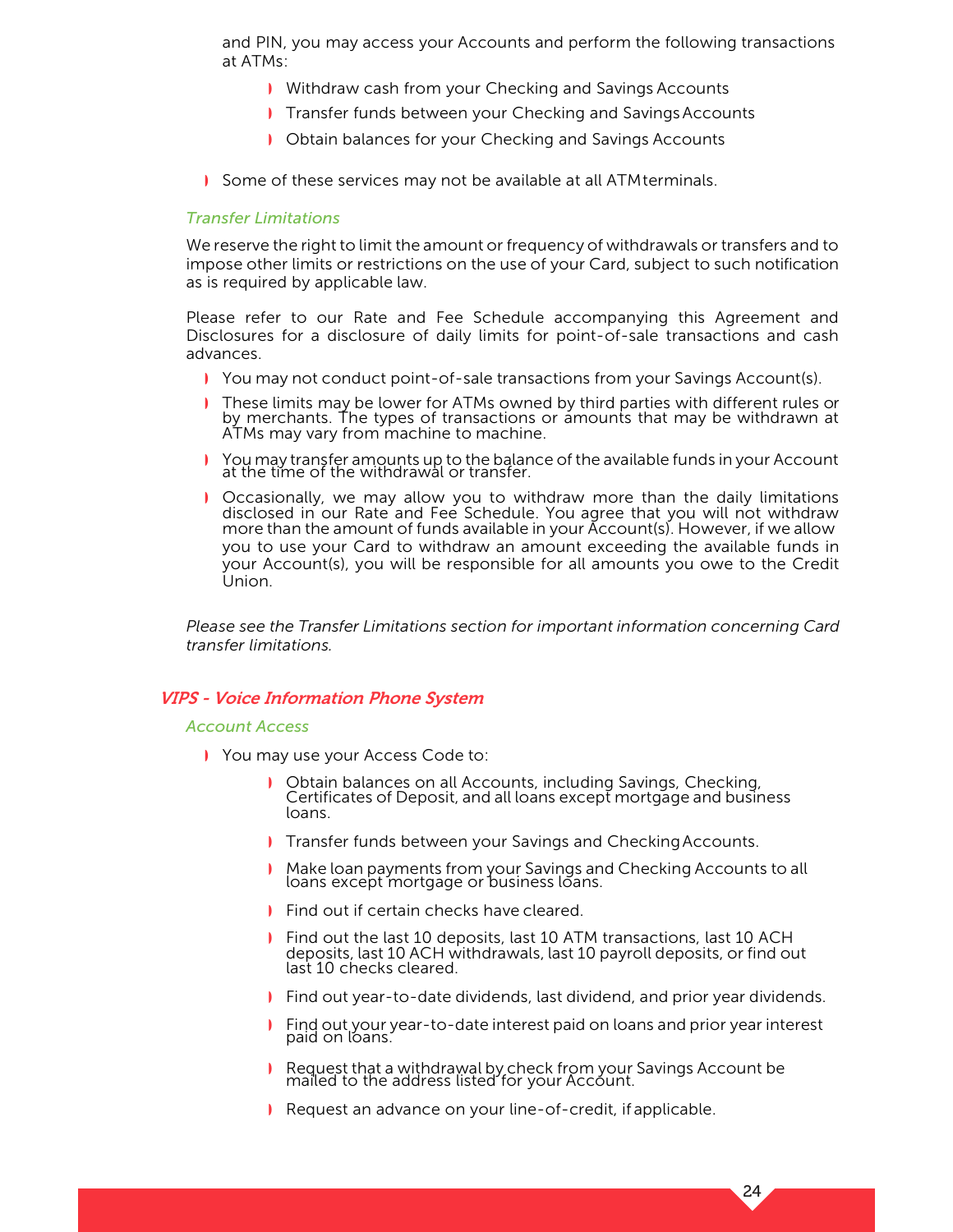*Please see the Transfer Limitations section for important information concerning VIPS transfer limitations.*

#### Online Banking

#### *Account Access*

- ◗ You may use your Access Code to:
	- ◗ Obtain balances on all Accounts, including Savings, Checking, Certificates of Deposit, and all loans.
	- **Transfer funds between your Savings and Checking Accounts.**
	- ◗ Make loan payments from your Savings and Checking Accounts.
	- ◗ Find out if certain checks have cleared.
	- ◗ Find out year-to-date dividends, last dividend, and prior year dividends.
	- ◗ Find out your year-to-date interest paid on loans and prior year interest paid on loans.
	- ◗ Find out the current Annual Percentage Rate onloans.
	- ◗ Find out the current Annual Percentage Yield on Savings Accounts, Checking Accounts, and Certificates of Deposit.
	- ◗ View a summary of all your deposits and loan account balances.
	- ◗ Review Account history of Savings Accounts, Checking Accounts, Certificates of Deposit, and Loan Accounts.

*Please see the Transfer Limitations section for important information concerning Online Banking transfer limitations.*

#### Bill Payment Service

You may arrange to have bills paid from your Checking Account through the Bill Payer service. Your contractual arrangement for the Bill Payer Service provides for additional terms, conditions, disclosures and limitations.

*Please refer to the Terms and Conditions of the Bill Payment Service for more information.*

#### Direct Deposit and Preauthorized Withdrawal Transfers

◗ You may make arrangements for certain direct deposits to be accepted into your Checking or Savings Accounts or to pay certain recurring bills from your Checking or Savings Accounts.

*Please see the Transfer Limitations section for important information concerning preauthorized withdrawal transfers.*

#### Electronic Check Conversion

- ◗ If you pay for something by check and the merchant or payee permits, you may authorize the merchant or payee to make <sup>a</sup> one-time electronic payment from your Checking Account using information from your check to pay forthe purchase or to pay a bill. You may also authorize a merchant or payee to electronically debit your Checking Account for returned check fees. You are deemed to have authorized these transfers if you sign an authorization or if you engage in the transaction after receiving notice that the transfer will be treated as an electronic fund transfer.
- 2. Transfer Limitations for Membership/Regular Share Accounts. Federal law provides that during any monthly statement cycle, you are permitted or authorized to make no more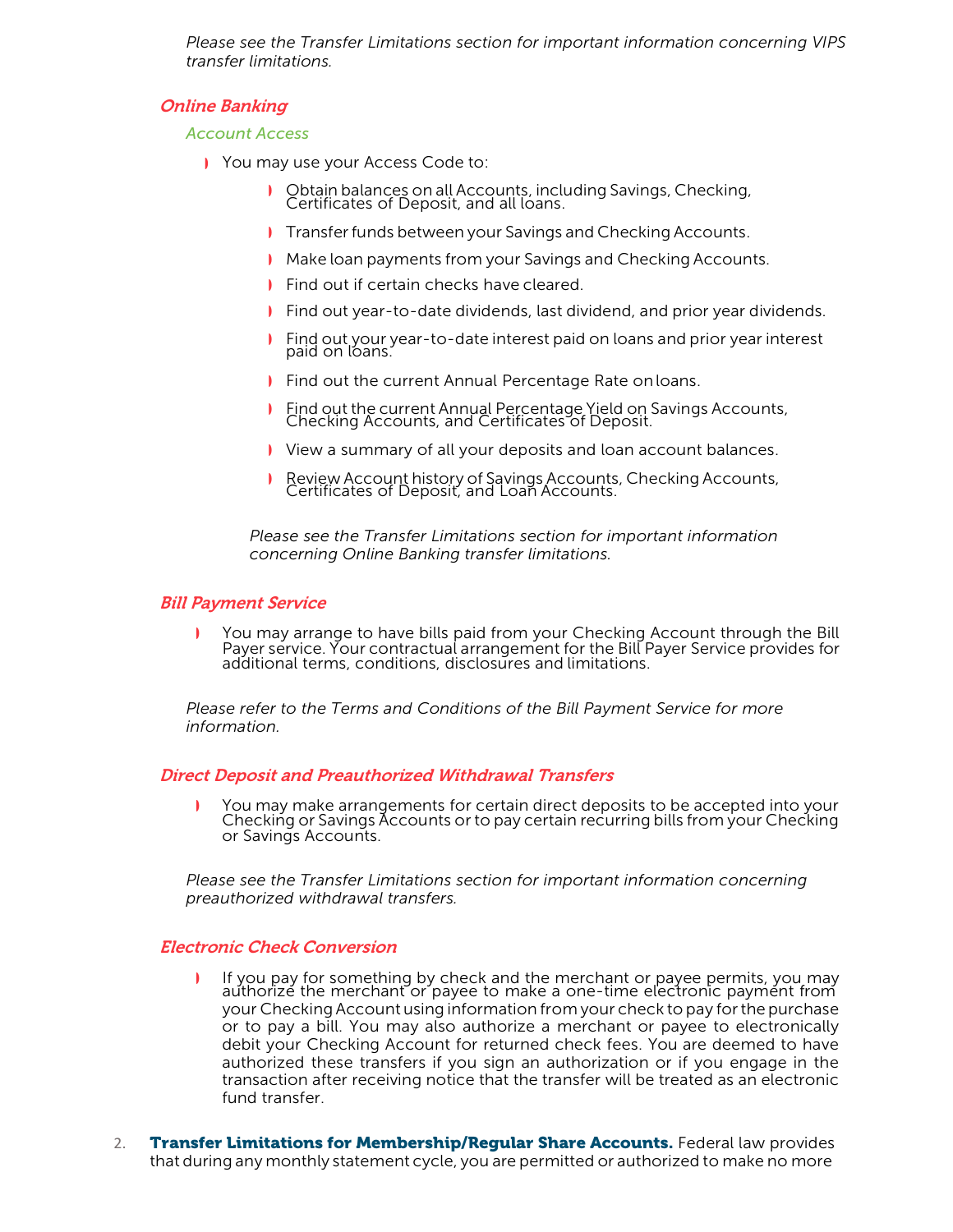than six withdrawals and/or transfers from your Savings Account(s) to another internal or external account by means of a preauthorized transfer, check, draft, debit card, or other order made by the depositor and payable to third parties. If you have automatic overdraft protection from your Savings Account, VIPS, or Online Banking services with us, transfers from your Savings Account using these services count toward this limitation. Transfers and withdrawals performed in person or at an ATM are not included in this transfer limitation. If you exceed this transfer limitation, your Account may be subject to closure.

- 3. **Fees.** Please refer to our Rate and Fee Schedule accompanying this Agreement and Disclosures for a disclosure of fees and charges that apply in connection with your use of Electronic Funds Transfer services. In addition to the fees disclosed on our Rate and Fee Schedule, when you use an ATM not owned by us, you may be charged an additional fee by the ATM operator or any network used. And you may be charged an additional fee for a balance inquiry even if you do not complete a funds transfer.
- 4. **Business Days.** Our business days are Monday through Saturday, excluding federal holidays.

#### **5.** Documentation.

- a. Terminal Transfers. You can get a receipt at the time you make any transfer to or from your Account using an ATM or a point of sale terminal.
- b. Periodic Statements. You will receive a monthly Account statement from us unless there are no transfers in a particular month. In any case, you will receive an Account statement from us at least quarterly unless your Account has been inactive for at least one year.
- c. **Direct Deposits.** If you have arranged to have direct deposits made to your Account at least once every 60 days from the same person or company, the person or company making the deposit will tell you every time they send us the money.

#### **6.** Preauthorized Payments.

- g. Right to Stop Payment of Preauthorized Transfers and Procedure for Doing So. If you have arranged in advance to make regular payments from your Account, you can stop any of these payments. Here's how:
	- ◗ Call us at (972) 263-5171 or write to us at Texas Trust Credit Union, P.O. Box 2260, Mansfield, TX 76063-0047, in time for us to receive your request three business days or more before the payment is scheduled to be made. Ifyou call, we may also require you to put your request in writing and get it to us within 14 days after you call. We will charge a fee as set forth in our Rate and Fee Schedule for each stop payment order you give.

*You may not stop payment of transactions performed with a Card, even if the transaction has not yet posted to your Account.*

- h. **Notice of Varying Amounts.** If these reqular payments may vary in amount, the person or company you are going to pay will tell you, ten days before each payment, when it will be made and how much it will be. You may choose instead to get this notice only when the payment would differ by more than a certain amount from the previous payment or when the amount would fall outside certain limits that you set.
- i. Liability for Failure to Stop Payment of Consumer Preauthorized Transfer. For consumer Accounts only, if you order us to stop one of these payments three business days or more before the transfer is scheduled, and we do not do so, we may be liable for your losses or damages. We will not be liable for your losses or damages, however:
	- ◗ If, through no fault of ours, you do not have enough money in your Account to make the transfer.
	- ◗ If the transfer would go over the credit limit on your overdraft line.
	- ◗ If the ATM machine where you are making the transfer does not have enough cash.
	- ◗ If the point-of-sale terminal system was not working properly and you knew about the breakdown when you started the transfer.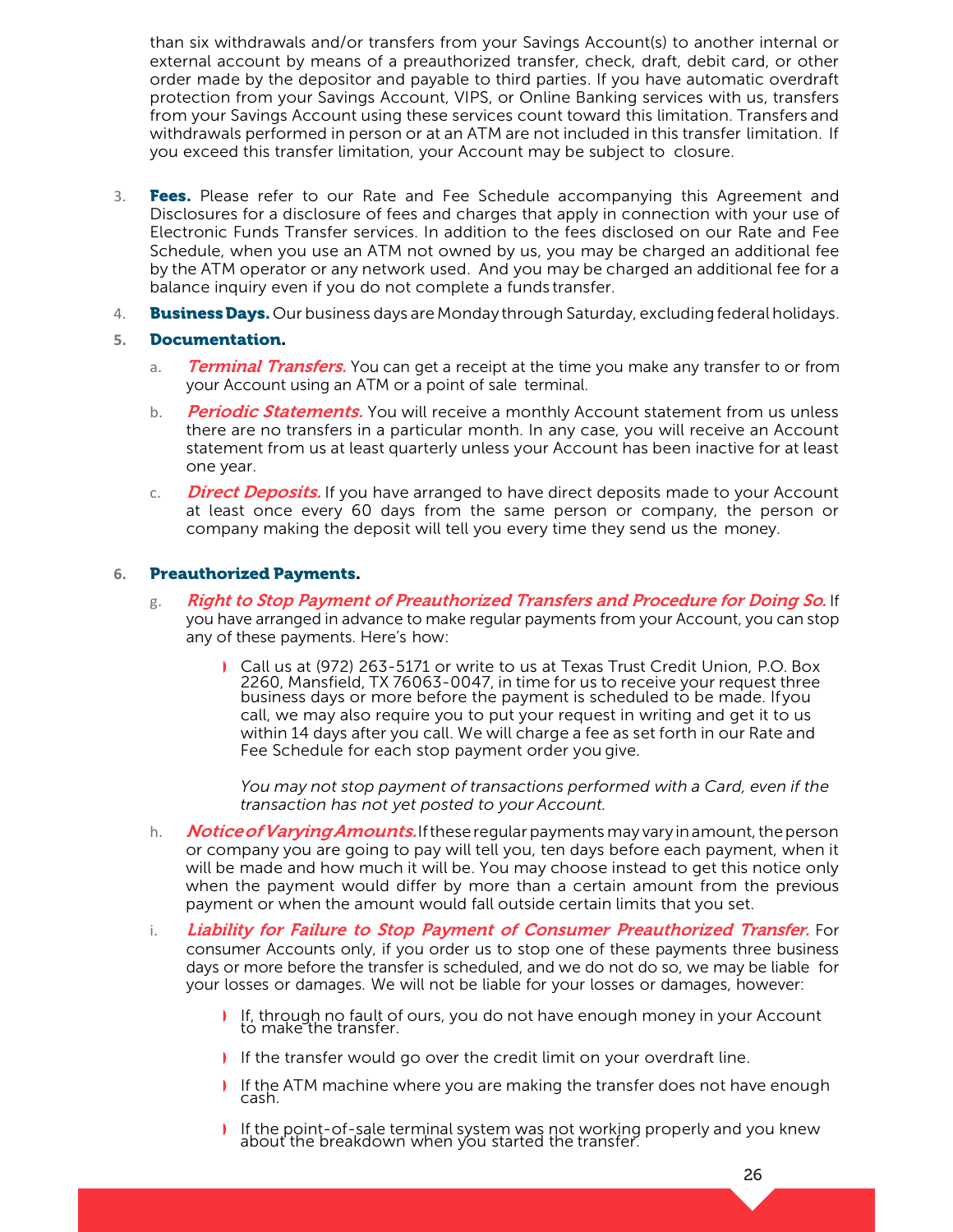- ◗ If circumstances beyond our control (such as fire or flood) prevent the transfer, despite reasonable precautions that we have taken. *There may be other exceptions stated in our Agreement with you.*
- 7. Contact in Event of Unauthorized Transfer. If you believe your Card or PIN or Access Code has been lost or stolen or that someone has transferred or may transfer money from your Account without your permission, call:

(972) 263-5171, or (800) 527-3600, or write: Texas Trust Credit Union P.O. Box 2260 Mansfield, TX 76063-0047

You should also call the number or write to the address listed above if you believe a transfer has been made using the information from your check without your permission.

- 8. Confidentiality. We agree to maintain your financial information as confidential and will exercise the same standard of care and security to protect your information as we use to protect our own confidential information. We may, however, disclose information tothird parties about your Account or the transfers you make:
	- ◗ Where it is necessary for completing transfers, or
	- ◗ In order to verify the existence and condition of your Account for <sup>a</sup> third party, such as a credit bureau or merchant, or
	- ◗ In order to comply with government agency or court orders or as otherwise required by law, or
	- ◗ If you give us your written permission.
- 9. Your Liability for Unauthorized Transfers and Advisability of Prompt Reporting. Tell us immediately if you believe your Card or PIN or Access Code has been lost or stolen, or if you believe that an electronic fund transfer has been made without your permission using information from your check. Telephoning is the best way of keeping your possiblelosses down. You could lose all the money in your Account (plus your maximum overdraft line of credit).
	- a. For Point-of-Sale Transactions with Your Debit Mastercard or Debit Business Mastercard. If you believe your Card or PIN has been lost or stolen, you will not be liable once you notify us that someone may or has used your Card or PIN without your permission. This zero liability limitation does not apply unless (i) you have exercised reasonable care with the Card, (ii) you have not reported two or more incidents of unauthorized useonyourAccountwithinthepreceding12months,and(iii)yourAccount is in good standing. This limitation also does not apply to ATM transactions or if the PIN was used as the cardholder verification method for the unauthorized transaction. If you do not meet these conditions and you are a consumer cardholder, your liability will be determined under the standards set forth in subsection (b). Businesses not meeting the conditions above are subject to unlimited liability for unauthorized Card use.

Note to Business, Association, and Organization Accounts: The following consumer liability limitations do not apply to Business Accounts.

b. For All Other Transactions. For consumer Debit Mastercard transactions in which zero liability does not apply, and for all other types of consumer electronic funds Transfer transactions, if you tell us within two business days, you can lose no more than \$50 if someone used your Card or PIN or Access Code without your permission.

If you do NOT tell us within two business days after you learn of the loss or theft of your Card or PIN or Access Code, and we can prove we could have stopped someone from using your Card or PIN or Access Code without your permission if you had told us, you could lose as much as \$500.

Also, if your statement shows transfers that you did not make, including those made by Card, PIN, Access Code, or other means, tell us at once. If you do not tell us within 60 days after the statement was mailed to you, you may not get back any money you lost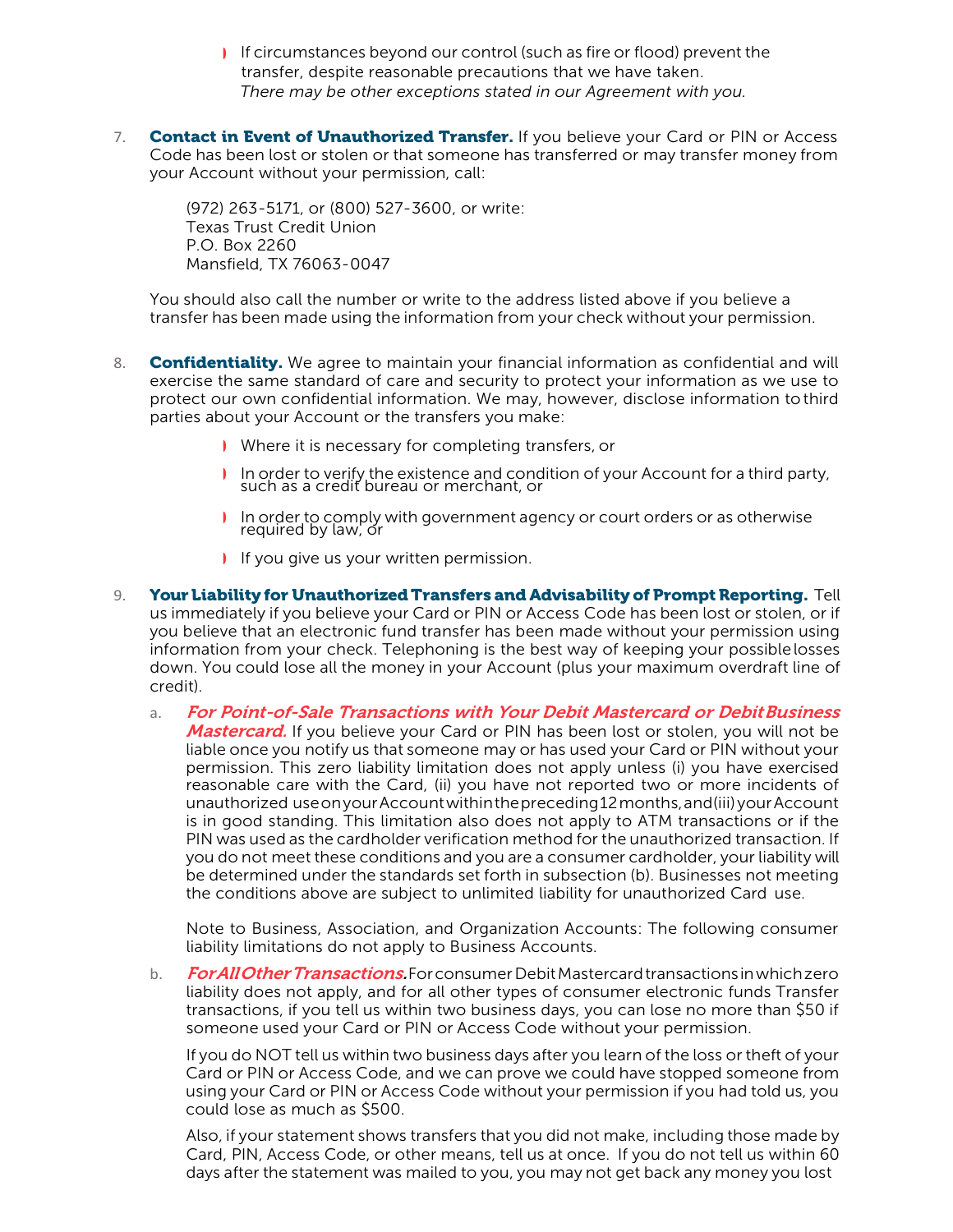after the 60 days if we can prove that we could have stopped someone from taking the money if you had told us in time.

If a good reason (such as a long trip or a hospital stay) kept you from telling us, we will extend the time periods.

- 10. Business, Association, and Organization Account Liability for Unauthorized Use. You acknowledge and agree that the issuance of a Card and/or a PIN or Access Code in connection with a Business Account affords ready access to the Account by the person or persons authorized by the Account Owner, as well as any other persons who are provided access to the Card or PIN or Access Code or who otherwise obtain the Card or PIN or Access Code whether by way of negligence, theft, collusion, or otherwise. As a result, except as otherwise expressly provided in the Agreement and Disclosures, you acknowledge and agree that the Account Owner and all persons authorized by the Account Owner to receive a Card or PIN or Access Code, are jointly and severally liable for their use and that we will not be liable for any loss resulting from the unauthorized use of the Card or a PIN. The Account Owner and all of the Authorized Signers jointly and individually agree to indemnify, release, and hold us harmless from any claims, demands, expenses, losses, or damages, including legal fees and expenses, arising out of, resulting from, or directly or indirectly related to the issuance or use of any Card or PIN or Access Code pursuant to this Agreement. You acknowledge and agree that you will not have the benefit of any consumer law limiting your liability with respect to unauthorized use of the Card or PIN or Access Code.
- 11. Credit Union's Liability. If we do not complete a transfer to or from your Account on time or in the correct amount according to our agreement with you, we may be liable for your losses or damages. However, there are some exceptions. We will NOT be liable, for instance:
	- ◗ If, through no fault of ours, you do not have enough money in your Account to make the transfer.
	- ◗ If you have an overdraft line of credit with us and the transfer would exceed your credit limit.
	- ◗ If the terminal or system where you are making the transfer does not have enough cash.
	- ◗ If the terminal or system was not working properly and you knew about the breakdown when you started the transfer.
	- ◗ If circumstances beyond our control (such as fire or flood) prevent the transfer, despite reasonable precautions that we have taken.

There may be other exceptions stated in our Agreement with you.

For Business Accounts, we will only be liable under this Agreement if you prove that our failure was caused by our willful misconduct or gross negligence and that you incurred actual damages. You agree to hold us harmless from any costs or damages that we sustain as a result of carrying out your instructions.

IN NO EVENT WILL WE BE LIABLE TO A BUSINESS, ASSOCIATION, OR ORGANIZATION FOR ANY INDIRECT, SPECIAL, INCIDENTAL, PUNITIVE, OR CONSEQUENTIAL DAMAGES, INCLUDING LOSS OF PROFITS OR REVENUES, EVEN IF WE HAVE BEEN ADVISED OF THE POSSIBILITY OF THEM.

- 12. In Case of Errors or Questions about Your Electronic Transfers. Call or write us at the telephone number or address listed in these Disclosures as soon as you can if you think your statement or receipt is wrong or if you need more information about a transfer listed on the statement or receipt. We must hear from you no later than 60 days (15 days for Business Accounts) after we sent the FIRST statement on which the problem or error appeared.
	- ◗ Tell us your name and Account number.
	- ◗ Describe the error or the transfer you are unsure about, and explain as clearly as you can why you believe it is an error or why you need more information.
	- ◗ Tell us the dollar amount of the suspected error.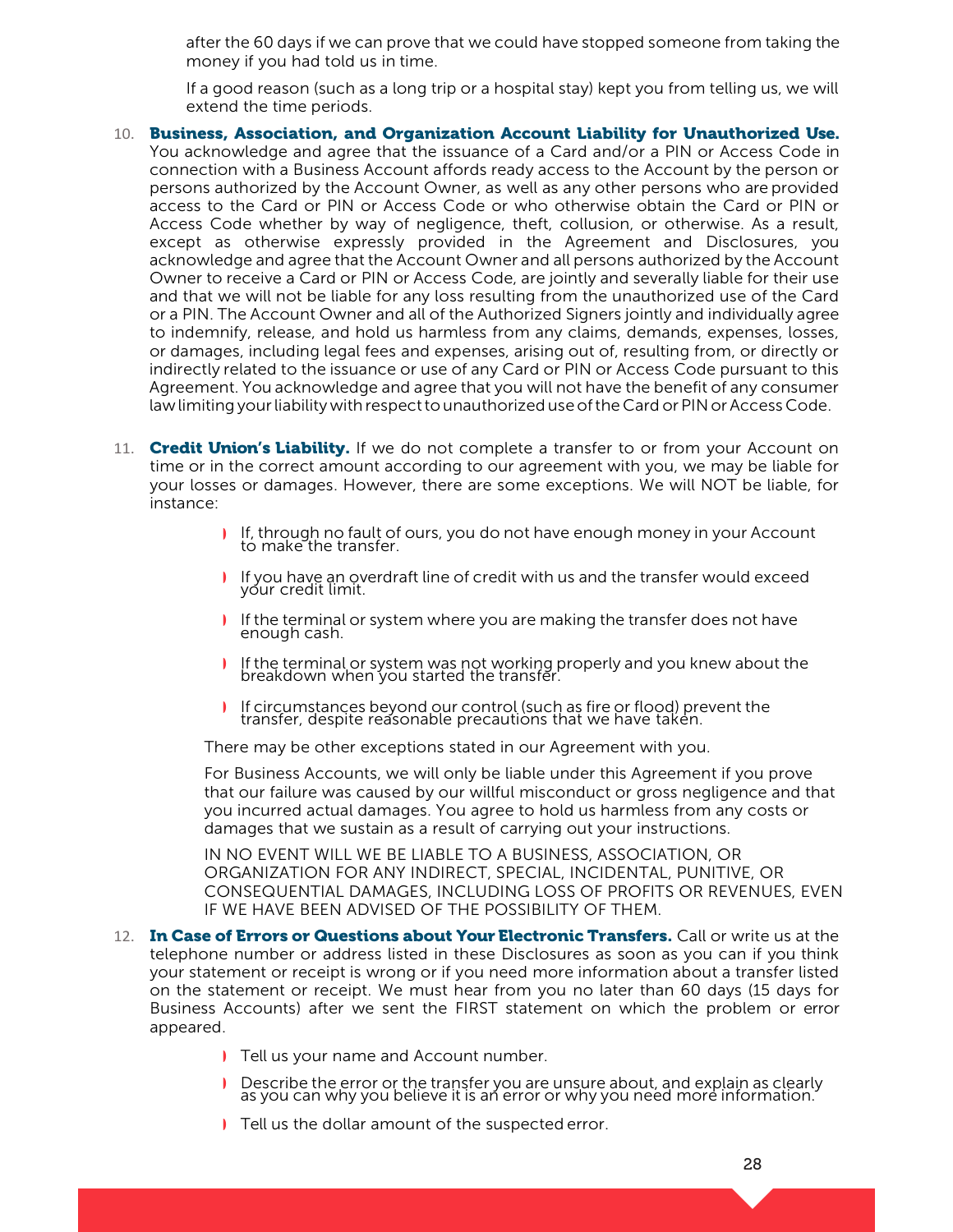If you tell us orally, we may require that you send us your complaint or question in writing within 10 business days.

We will determine whether an error occurred within 10 business days after we hear from you and will correct any error promptly. If we need more time, however, we may take up to 45 days to investigate your complaint or question. If we decide to do this, we will credit your Account within 10 business days for the amount you think is in error, so that you will have use of the money during the time it takes us to complete our investigation. If we ask you to put your complaint or question in writing and we do not receive it within 10 business days, we may not credit your Account.

For errors involving new Accounts, point-of-sale, or foreign-initiated transactions, we may take up to 90 days to investigate your complaint or question. For new Accounts, we may take up to 20 business days to credit your Account for the amount you think is in error.

We will tell you the results within three business days after completing our investigation. If we decide that there was no error, we will send you a written explanation. You may ask for copies of the documents that we used in our investigation.

- 13. Debit Mastercard, Debit Business Mastercard, and Mastercard Credit Card **Currency Conversion.** If you effect an international transaction with your Card, Mastercard International will convert the charge into a U.S. dollar amount. Mastercard International will use its currency conversion procedure, which is disclosed to institutions that issue Mastercard cards. Currently, the currency conversion rate used by Mastercard International to determine the transaction amount in U.S. dollars for such transactions is generally either a government-mandated exchange rate or a wholesale exchange rate selected by Mastercard International for the applicable currency on the day the transaction is processed, which rate may differ from the applicable rate on the date the transaction occurred or when the transaction is posted to your Account.
- 14. **Illegal Transactions.** You agree that you will not cause or allow your Card or PIN to be used in any manner or for any transaction that we believe poses an undue risk of illegality and we may refuse to authorize any such use or transaction. If you use your Card or PIN for a transaction that is determined to be illegal, you will be liable for the transaction. You also waive any right to take legal action against the Credit Union for your illegal use of your Card or PIN, and you agree to indemnify and hold the Credit Union and Mastercard International, Inc. harmless from and against any lawsuits, other legal action, or liability that results directly or indirectly from such illegal use.
- 15. **ATM Safety Precautions.** Exercise discretion when using an ATM or night deposit facility. Observe basic safety precautions. Prepare for any ATM transactions prior to approaching the ATM or night deposit facility. Retain your receipts, and do not leave them at the ATM or night deposit facility. Do not lend your Card to anyone, and do not leave your Card or any other documents at the ATM or any night deposit facility. Keep your PIN secret and memorize it. Do not give anyone information regarding your Card or PIN over the telephone. When using an ATM, place your body in a position so that you will prevent others from observing your PIN when entered. At any ATM or night deposit facility, keep a lookout for any suspicious activity near the facility and assure yourself that the facility and all approaches to the facility are well lighted. Conceal cash received from an ATM to the best of your ability and count it after you have left the ATM. If anyone offers assistance while you are operating an ATM, do not accept it. If you have begun a transaction, consider canceling the transaction and leaving the ATM location. Finally, compare your receipts against the statements you receive and notify us immediately if you suspect that an error or unauthorized transaction has occurred.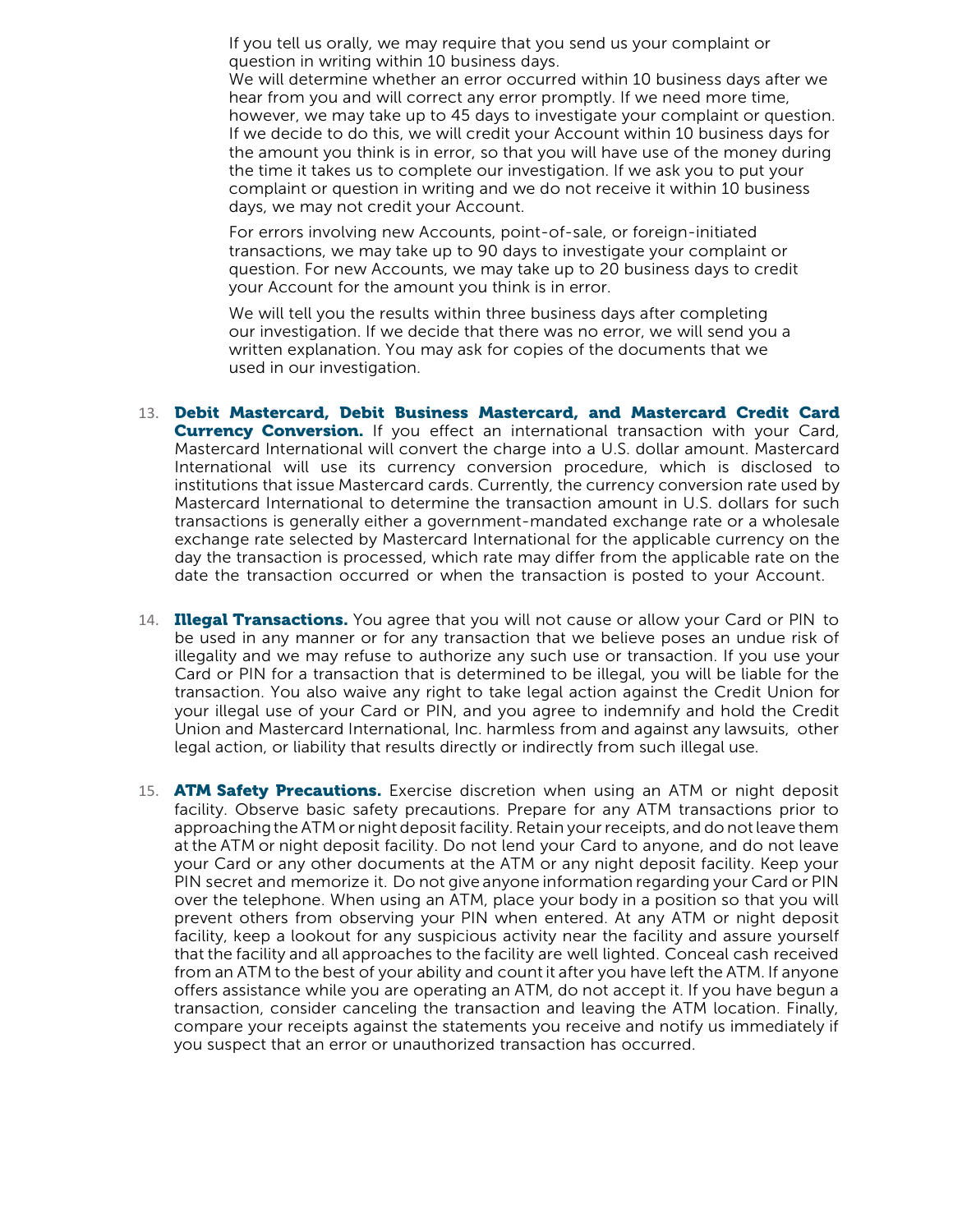#### Arbitration Provision

Texas Trust has adopted an arbitration provision in an effort to protect its members and their assets. As a not-for-profit, member-owned financial cooperative, Texas Trust always strives to work with its members directly to resolve any issues.

Furthermore, under the law, each of our members with an account is also an owner — an owner that has pooled his or her resources with fellow owners. This means all of the financial resources of the credit union is money that belongs to all of its members.

Consequently, any class action against the credit union is actually aimed at the assets of our members. Therefore, you and our other members are directly affected by any negative monetary impact, including by any costly legal matters. Indeed, according to a government study, the average payout for the few consumers who actually recover anything in a class action is about \$32, while the average plaintiff's lawyer pockets \$1 million – and those plaintiff's lawyers are not members of the Credit Union so class actions actually result in money being taken out of our members' assets.

Furthermore, arbitrations are generally quicker and more beneficial. The same government study suggests that in arbitration consumers recover \$5,389 on average rather than \$32 in a class action. The government study also shows that the average time frame for arbitration is two to seven months while the average class action suit takes at least one to two years to complete.

Therefore, the arbitration provision is a means of protecting our members' assets and is intended for their benefit. For that reason, we are hoping our members consider well their decision as to whether or not to opt-out of the arbitration provision. Given the benefits to all of our members, we do not believe it is too difficult or cumbersome for a member to take some time to consider their decision and to then let us know in writing of that decision. And please understand we retain the discretion as to whether or not to accept any request to opt out that does not strictly comply with the terms of the arbitration provision.

You will have 30 days after your account opening to exercise your right to opt out of this provision. If you do not opt out of this provision the continued use of your credit union account will act as your consent to this new provision. Instructions on how to opt out are included in the new provision provided with this letter.

The full text of these provisions is attached. If you would like to view the new Membership Agreement in its entirety you may do so at TexasTrustCU.org. Please download or print the new Membership Agreement for your records.

#### Binding Arbitration and Class Action Waiver

RESOLUTION OF DISPUTES BY ARBITRATION: THIS SECTION CONTAINS IMPORTANT INFORMATION REGARDING YOUR ACCOUNTS AND ALL RELATED SERVICES. IT PROVIDES THAT EITHER YOU OR WE CAN REQUIRE THAT ANY DISPUTES BE RESOLVED BY BINDING ARBITRATION. ARBITRATION REPLACES THE RIGHT TO GO TO COURT, INCLUDING THE RIGHT TO A JURY TRIAL AND THE RIGHT TO PARTICIPATE IN A CLASS ACTION OR SIMILAR PROCEEDING. IN ARBITRATION, THE DISPUTE IS SUBMITTED TO A NEUTRAL PARTY, AN ARBITRATOR, INSTEAD OF A JUDGE OR JURY. ARBITRATION PROCEDURES MAY BE MORE LIMITED THAN RULES APPLICABLE IN COURT.

Agreement to Arbitrate Disputes.

Either You or We may elect, without the other's consent, to require that any dispute between us concerning Your Accounts and the services related to your Accounts be resolved by binding arbitration, except for those disputes specifically excluded below.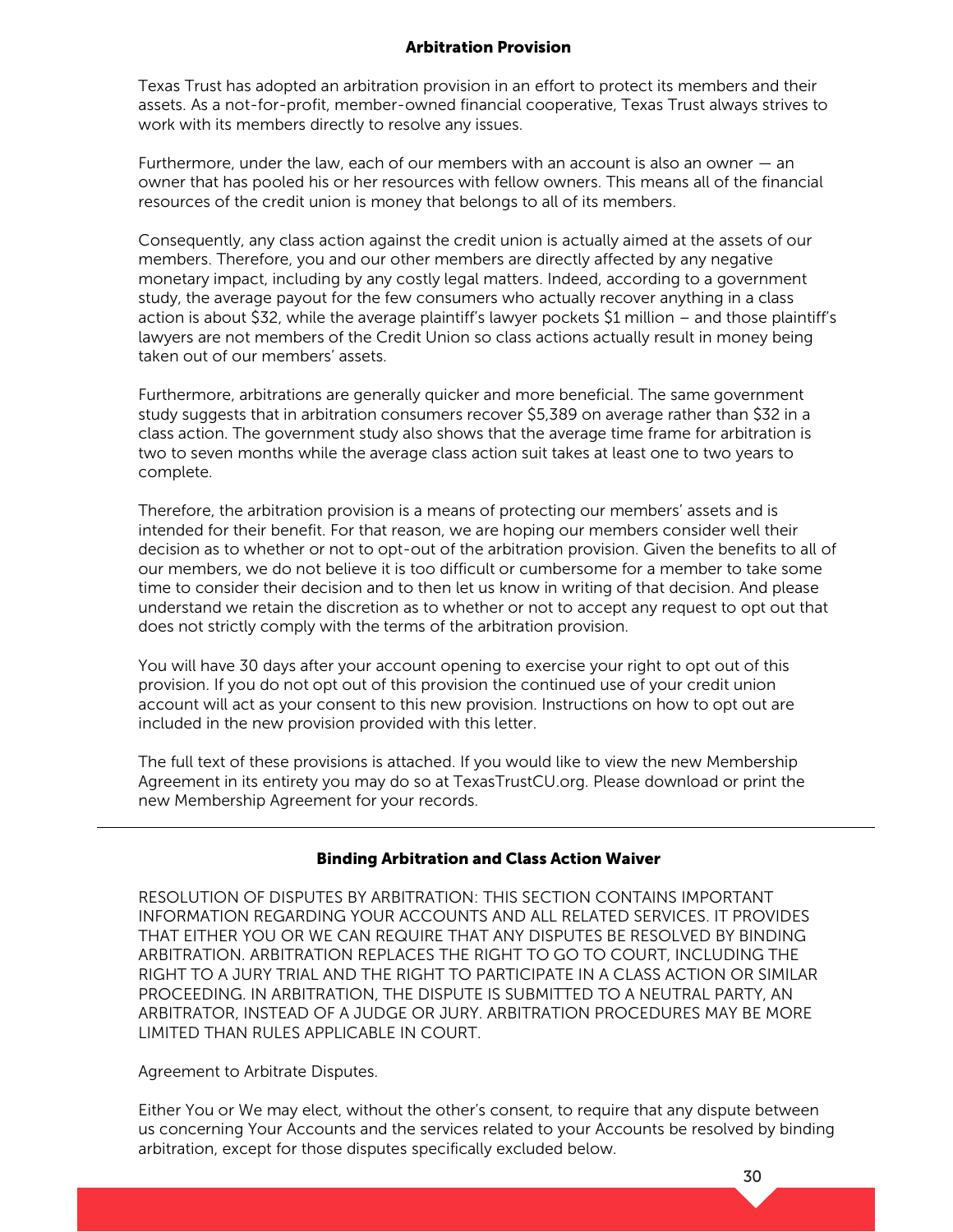This arbitration agreement is entered into pursuant to the Federal Arbitration Act, 9 U.S.C. §§ 1 -16 (the "FAA").

Disputes Covered by Arbitration.

Claims or disputes between you and us arising out of or relating to your Account(s), transactions involving your Account(s), safe deposit box, and any related service with us are subject to arbitration. Any claims or disputes arising from or relating to this agreement, any prior account agreement between us, or the advertising, the application for, or the approval or establishment of your account are also included. Claims are subject to arbitration, regardless of what theory they are based on or whether they seek legal or equitable remedies. Arbitration applies to any and all such claims or disputes, whether they arose in the past, may currently exist or may arise in the future. All such disputes are referred to in this section as "Claims".

An exception to arbitration of Claims is that both you and we have the right to pursue a Claim in a small claims court instead of arbitration, if the Claim is in that court's jurisdiction and proceeds on an individual basis. Claims or disputes arising from your status as a borrower under any loan agreement with the Credit Union are also excluded from this Resolution of Disputes by Arbitration provision.

No Class Action or Joinder of Parties.

YOU ACKNOWLEDGE THAT YOU AND WE AGREE THAT NO CLASS ACTION, CLASS-WIDE ARBITRATION, PRIVATE ATTORNEY GENERAL ACTION, OR OTHER PROCEEDING WHERE SOMEONE ACTS IN A REPRESENTATIVE CAPACITY, MAY BE PURSUED IN ANY ARBITRATION OR IN ANY COURT PROCEEDING, REGARDLESS OF WHEN THE CLAIM OR CAUSE OF ACTION AROSE OR ACCRUED, OR WHEN THE ALLEGATIONS OR FACTS UNDERLYING THE CLAIM OR CAUSE OF ACTION OCCURRED. Unless mutually agreed to by you and us, claims of two or more persons may not be joined, consolidated, or otherwise brought together in the same arbitration (unless those persons are joint account holders or beneficiaries on your account and/or related accounts, or parties to a single transaction or related transaction), whether or not the claim may have been assigned.

Right to Reject this Resolution of Disputes by Arbitration provision.

You have the right to opt out of this agreement to arbitrate if you tell us within 30 days of the opening of your account or the mailing of this notice, whichever is sooner. To opt out, send us written notice that you reject the Resolution of Disputes by Arbitration provision, including your name as listed on your account and your account number to the following address: P.O. Box 2260, Mansfield, TX 76063

Otherwise, this agreement to arbitrate will apply without limitation, regardless of whether 1) your account is closed; 2) you pay us in full any outstanding debt you owe; or 3) you file for bankruptcy.

The Arbitration Proceeding.

The arbitration must be filed with one of the following neutral arbitration forums: American Arbitration Association or JAMS. That organization will apply its code of procedures in effect at the time the arbitration claim is filed. If there is a conflict between that code and this arbitration provision and/or this agreement, this arbitration provision and this agreement will control. If JAMS or the AAA is unable to handle the claim for any reason, then the matter shall be arbitrated by a neutral arbitrator selected by agreement of the parties (or, if the parties cannot agree, selected by a court in accordance with the FAA).

Costs.

The party initiating the arbitration shall pay the initial filing fee. If You file the arbitration and an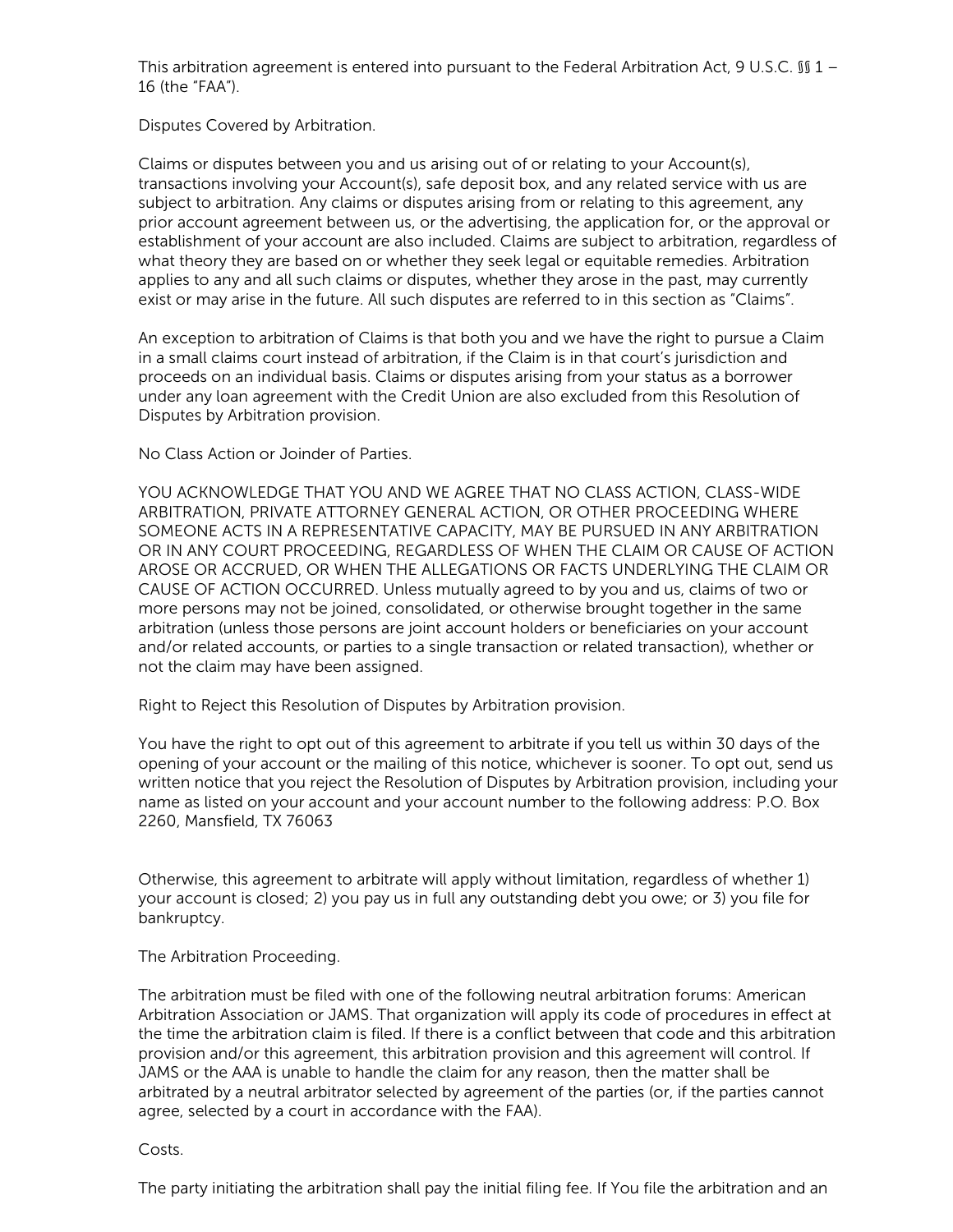award is rendered in Your favor, We will reimburse You for Your filing fee. If there is a hearing, We will pay the fees and costs of the arbitration for the first day of that hearing. All other fees and costs will be allocated in accordance with the rules of the arbitration forum. However, We will advance or reimburse filing and other fees if the arbitrator rules that You cannot afford to pay them or finds other good cause for requiring Us to do so, or if you ask us in writing and we determine there is good reason for doing so. Each party shall bear the expense of their respective attorneys, experts, and witnesses and other expenses, regardless of who prevails, but a party may recover any or all costs and expenses from another party if the arbitrator, applying applicable law, so determines.

Right to Resort to Provisional Remedies Preserved.

Nothing herein shall be deemed to limit or constrain our right to resort to self-help remedies, such as the right of set-off or the right to restrain funds in an account, to interplead funds in the event of a dispute, to exercise any security interest or lien we may hold in property, or to comply with legal process, or to obtain provisional remedies such as injunctive relief, attachment, or garnishment by a court having appropriate jurisdiction; provided, however, that you or we may elect to arbitrate any dispute related to such provisional remedies.

#### Severability, Survival.

These arbitration provisions shall survive (a) termination or changes to Your accounts or any related services; (b) the bankruptcy of any party; and (c) the transfer or assignment of your Accounts or any related services. If any portion of this Resolution of Disputes by Arbitration provision is deemed invalid or unenforceable, the remainder of this Resolution of Disputes by Arbitration provision shall remain in force. No portion of this Resolution of Disputes by Arbitration provision may be amended, severed, or waived absent a written agreement between You and Us.

#### Applicability.

Arbitration will not apply to Your Account as long as You are an active duty Service Member.